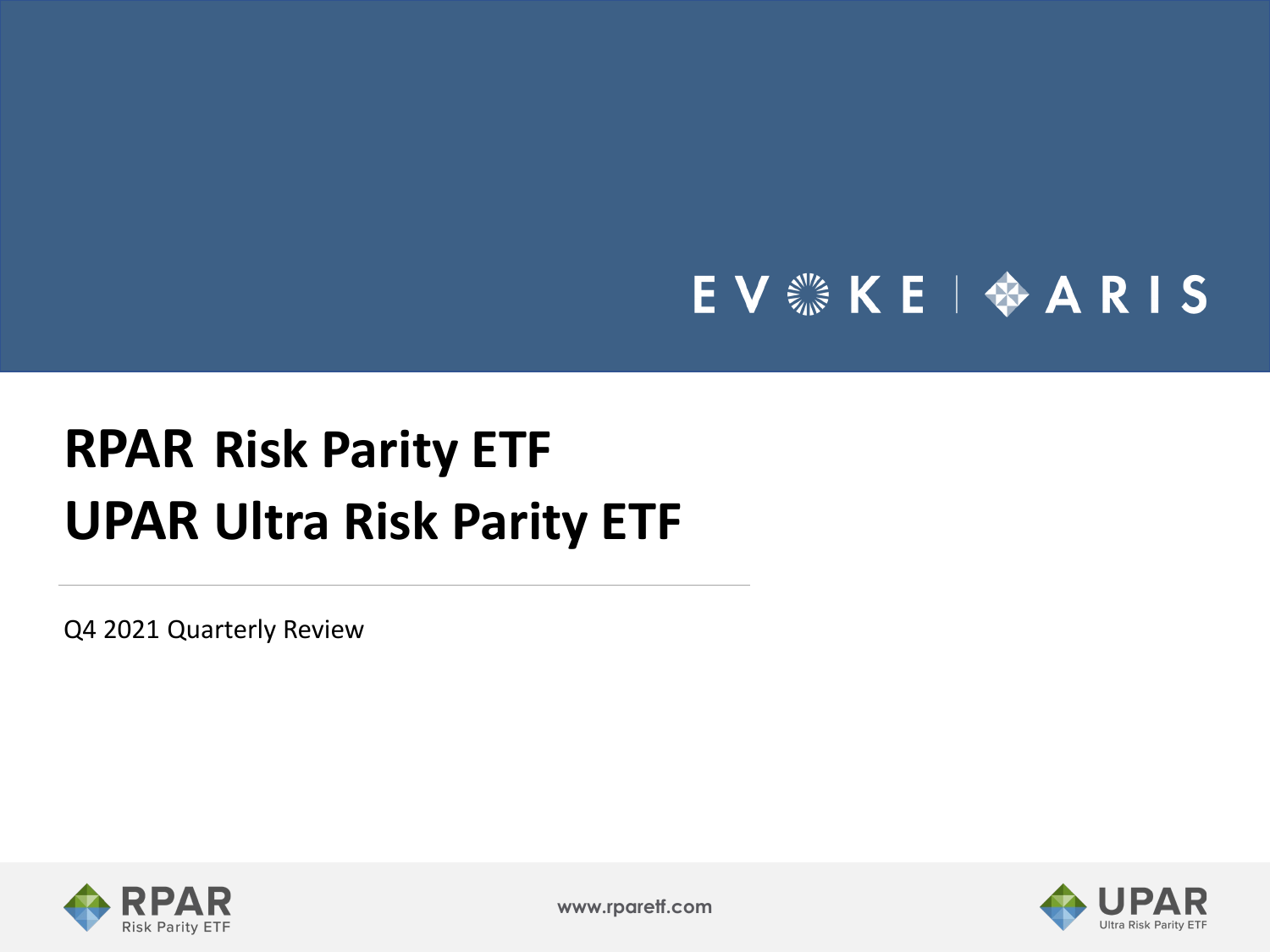### Conceptual Framework

- Traditionally, investors allocate between high return/risk stocks and low return/risk bonds to calibrate the total portfolio return/risk to the desired levels. There is a recognizable tradeoff between risk and return.
- Risk parity offers an alternative framework to the conventional approach to asset allocation
- Risk parity targets a return that is competitive with equities over the long run with less risk
- Risk parity is based on the premise that asset class returns are largely influenced by the economic environment, which is inherently difficult to predict (2008 and 2020 offer good recent examples)
- We believe investors should select asset classes that are reliably diverse to help manage risk
- Each asset class can be structured to have comparable return and risk, which can potentially increase the total portfolio expected return to the desired level
- By using this framework, we believe investors can maintain a well-balanced asset allocation that pursues stable, attractive returns over the long run



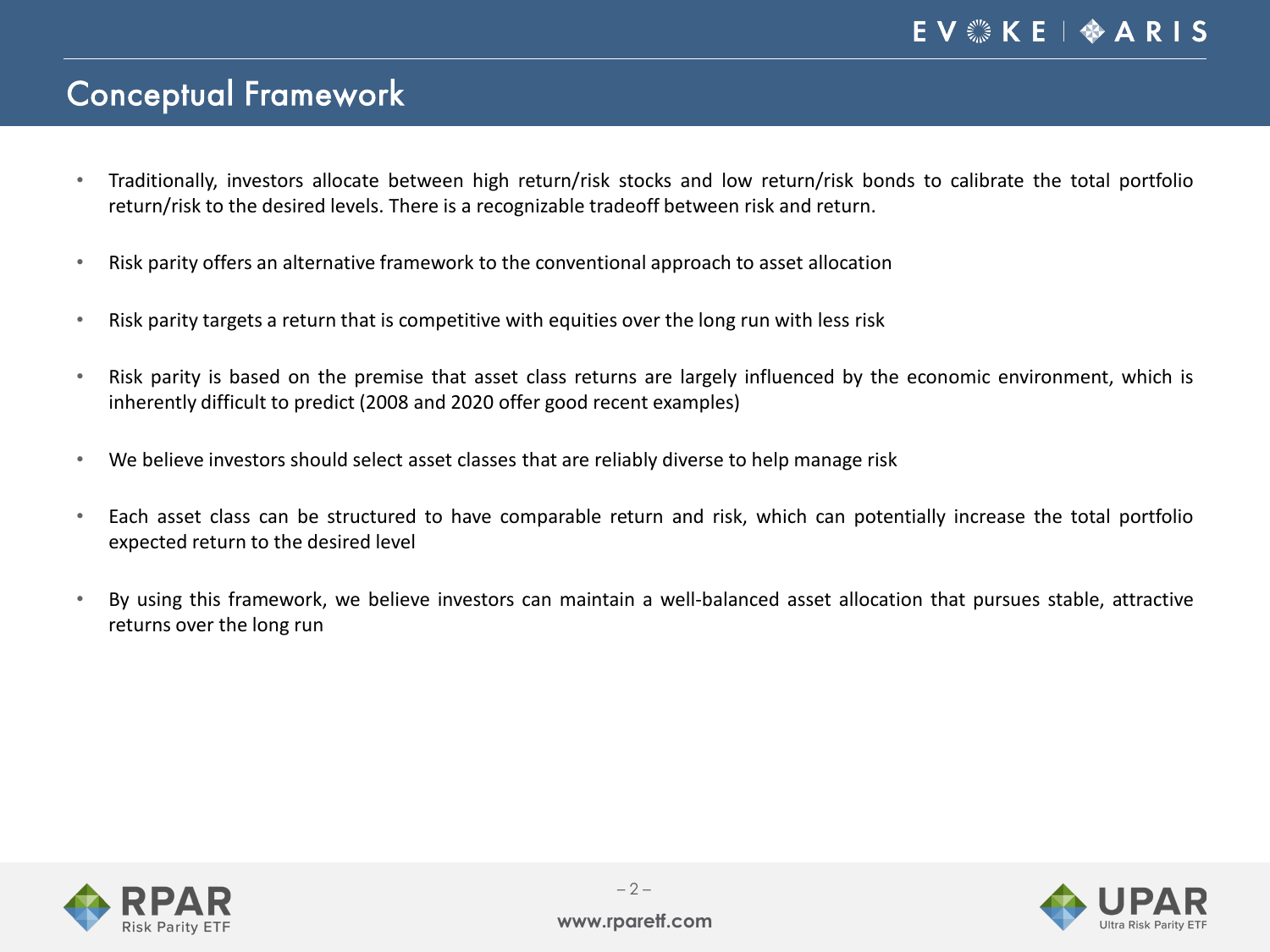### Diverse Asset Class Exposure

**TWO KEY STEPS:** 1) which asset classes to own, and 2) how to structure each

- RPAR invests across four diverse asset classes that are biased to perform well in very different economic environments:
	- ― Global equities: strong economy; falling inflation
	- ― Commodities: rising inflation
		- Commodity producers: strong economy
		- Physical gold: weak economy
	- Treasury Inflation-Protected Securities (TIPS): weak economy; rising inflation
	- ― Treasuries: weak economy; falling inflation/deflation
- Each diversifying asset class is structured to achieve equity-like returns over the long run
	- Commodities: use commodity producer equities to help boost returns and physical gold to improve diversification
	- ― TIPS: emphasize longer duration to take advantage of higher yields and ability to "roll down" the yield curve
	- ― Treasuries: use longer duration Treasury futures to access cheap financing and help minimize negative impact from low cash rates



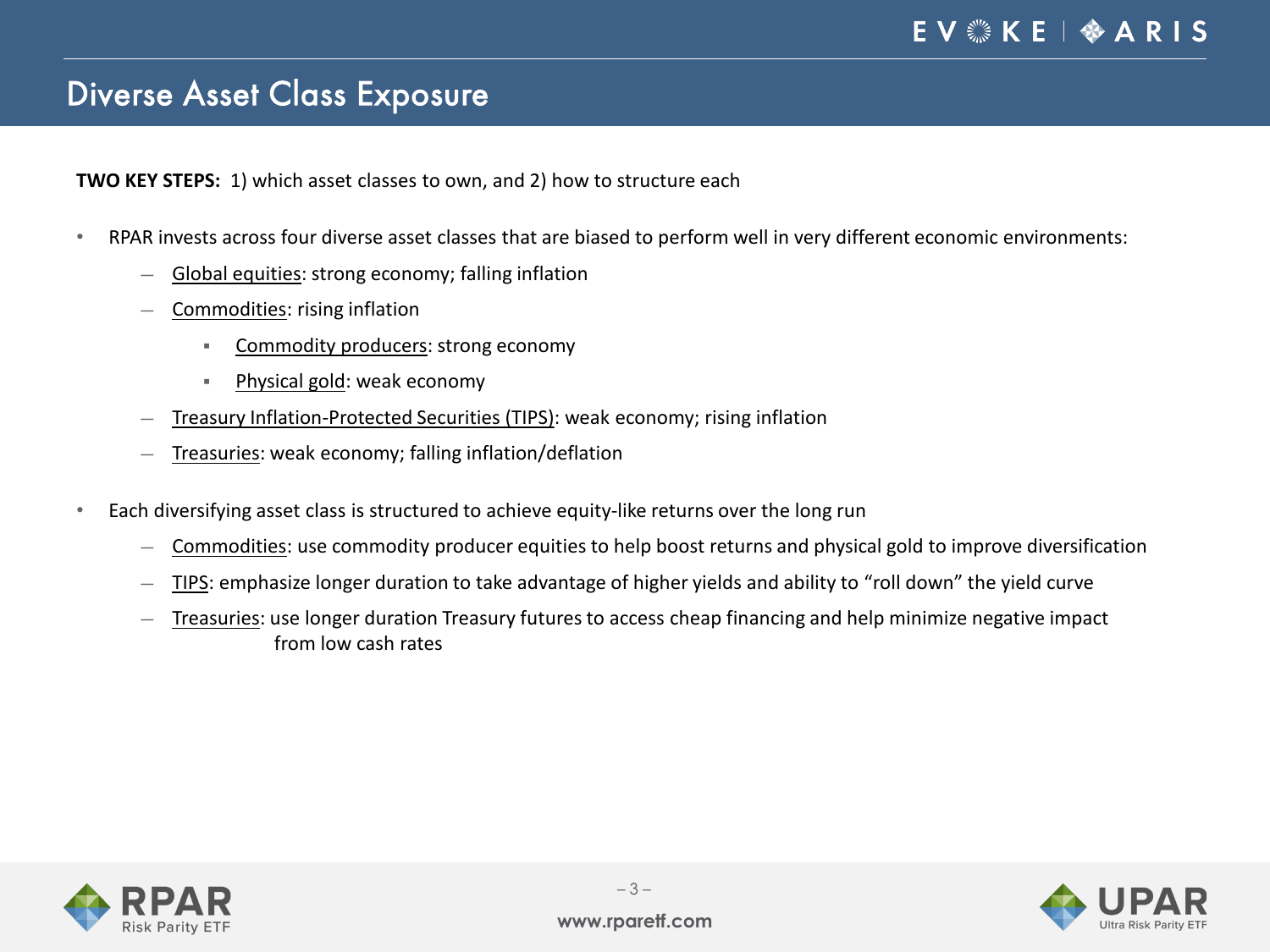### Seeks Efficient Portfolio Construction

- Balance risk across asset classes to maximize diversification and reduce bias towards any particular economic outcome
- RPAR passively targets modest leverage of 20% at the portfolio level (through Treasury futures)
- Use an index approach to invest in the four major asset classes
- Automatically rebalance to the target allocation on a quarterly basis (end of Feb., May, Aug., Nov.)
- RPAR has a low gross expense ratio of  $0.54\%$ <sup>1</sup>
- Seek to minimize income and capital gain distributions within a tax-efficient ETF structure
- Daily liquidity (trades on NYSE)
- RPAR closely tracks the Advanced Research Risk Parity Index (Bloomberg ticker: RPARTR)

1. The Fund's Investment Advisor has contractually agreed to waive 3 basis points (0.03%) of its management fees for the Fund until at least March 31, 2022.



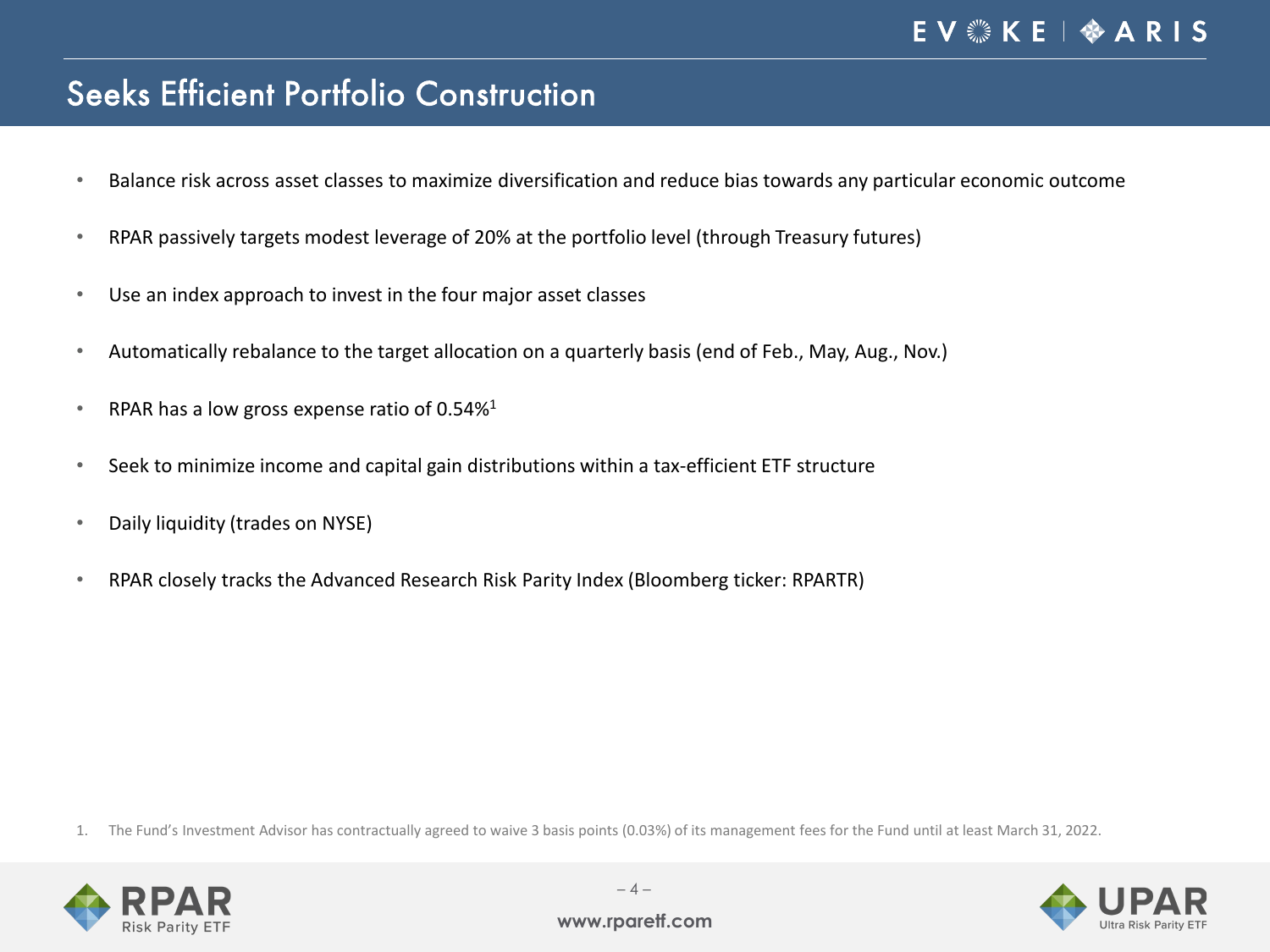# UPAR Ultra Risk Parity ETF

- Launched on January 4, 2022
- Same framework as RPAR, but targets 40% more risk and excess return by levering RPAR exposures by 1.4 times
- UPAR targets 68% leverage (1.4 times RPAR's 20% leverage)
- UPAR has a relatively low gross expense ratio of  $0.68\%$ <sup>1</sup>
- UPAR closely tracks the Advanced Research *Ultra* Risk Parity Index (Bloomberg ticker: UPARTR)

#### **RPAR vs. UPAR**

- RPAR seeks comparable returns to equities with less risk
- UPAR seeks higher returns than equities with comparable risk

1. The Fund's Investment Advisor has contractually agreed to waive 3 basis points (0.03%) of its management fees for the Fund until at least March 31, 2022.



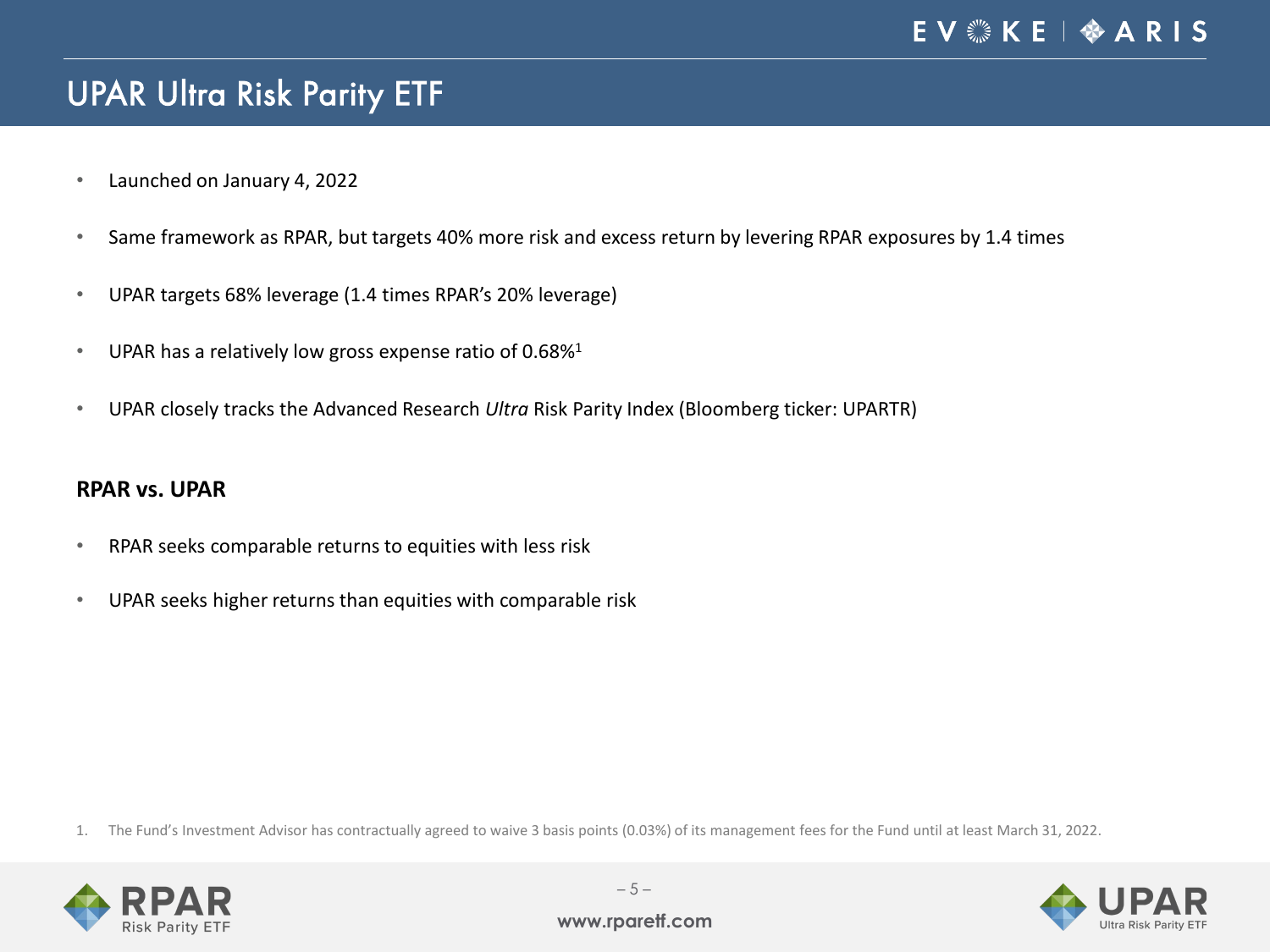## Quarterly Commentary

- U.S. inflation has reached its highest level in almost 40 years, with headline CPI up 7% in 2021. With pent-up savings and rising wages continuing to feed demand, inflation may stay elevated in 2022 absent a material economic slowdown. 1
- 59% of the world's population has now received at least one vaccine dose. Although case counts are surging globally with the emergence of the Omicron variant, the link between cases and deaths is weakening – a sign that the pandemic may become less disruptive over time.<sup>2</sup>
- The Build Back Better plan appears short of the votes it would need to pass (at least in its current form). With growth strong, inflation high, and lockdowns seemingly behind us, appetite for further stimulus is waning.<sup>3</sup>
- Economic growth is expected to slow in 2022, as fiscal and monetary stimulus rolls off and the Fed and other central banks look to end quantitative easing and start raising rates. These developments may pose headwinds to growth, but businesses continue to spend to shore up supply chains, and consumer spending remains robust. 4
- Despite inflation and the Fed's hawkish turn, the U.S. 10-year yield ended the year back around 1.5%, possibly held down by ongoing Fed purchases and demand from corporate pension funds and foreign investors. Yields remain low, consistent with expectations that growth will slow and inflation will subside, and that the Fed will take the actions needed to keep inflation in check.<sup>5</sup>
- The S&P 500 hit record highs in December and was up over 28% in 2021, fueled by ample liquidity and strong earnings growth. Strength in U.S. megacaps masked weakness elsewhere, as nearly 2/3 of Nasdaq stocks are now down over 20% from their highs.<sup>6</sup>
- If inflation stays elevated, it could erode margins, hurt demand, and force the Fed to tighten more aggressively than expected. On the other hand, inflation may fall along with growth as liquidity is withdrawn. And as the tradeoff between growth and inflation becomes more acute, the chances of a policy mistake rise. While these possibilities pose risks to equities, low interest rates and decent earnings growth continue to be supportive.
- Most portfolios are vulnerable to economic downturns and inflation surprises and could benefit from diversifying assets that offer protection.
- 1. Source: Bloomberg (CPI YoY, NHSLAVS% Index, ETSLMP%Y Index, SPGSCI Index, SBOIEMPL Index, CONCJOBP Index, USURTOT Index, FEDL01 Index); BLS (https://www.bls.gov/charts/job-openings-and-laborturnover/unemp-per-job-opening.htm). Real Fed Funds Rate calculated as nominal rate minus coincident inflation rate.
- 2. Source: https://ourworldindata.org/covid-vaccinations.
- 3. Source : https://www.nytimes.com/2021/12/19/us/politics/manchin-build-back-better.html.
- 4. Source: Bloomberg (EHGDUS Index, EHGDEU Index, ECGDUS Q221 Index, ECGDUS Q321 Index, ECGDUS Q421 Index, ECGDUS Q122 Index, ECGDUS Q222 Index, ECGDUS Q322 Index, ECGDUS Q422 Index, ECGDUS Q522 Index, ECGDUS Q322 Index, E Index, ECGDEU Q321 Index, ECGDEU Q421 Index, ECGDEU Q122 Index, ECGDEU Q222 Index, ECGDEU Q322 Index, ECGDEU Q422 Index); see also, e.g., https://www.barrons.com/articles/fomc-fed-meeting-minutestoday-51641336039; https://www.bloomberg.com/news/articles/2021-12-17/u-s-economy-on-track-for-solid-start-to-2022-as-spending-holds.
- 5. Source: Bloomberg (USGG10YR Index); https://www.bloomberg.com/news/articles/2021-12-21/bad-news-bond-bears-savings-glut-set-to-anchor-yields-below-2.
- 6. Source: Bloomberg (SPX Index, MXWOU Index, MXEF Index). See, e.g., https://realmoney.thestreet.com/investing/this-is-a-very-difficult-and-frustrating-market-environment-15878666; https://www.wsj.com/articles/global-stock-markets-dow-update-01-07-2022-11641544560.



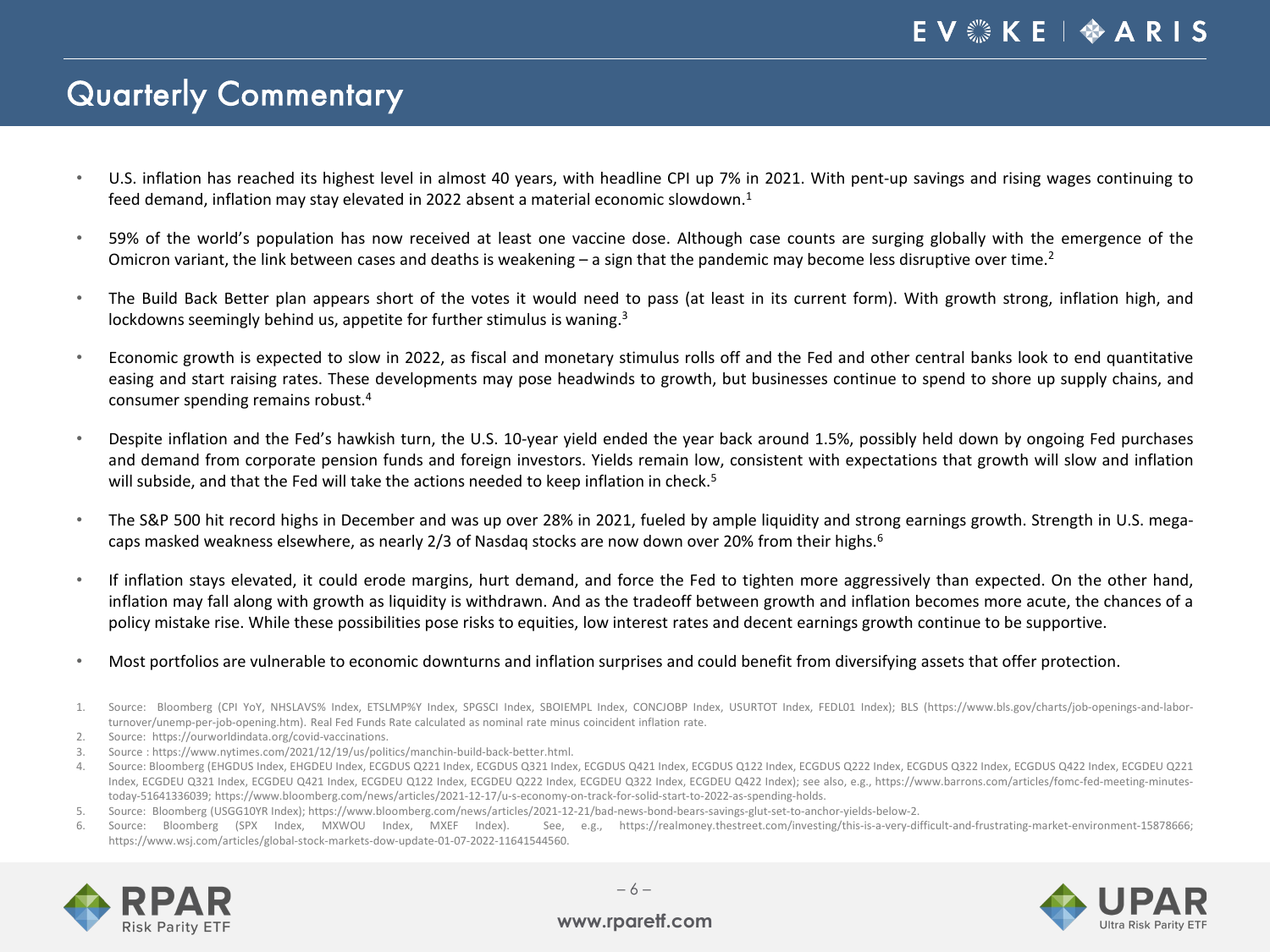# RPAR ETF Performance

| As of December 31, 2021                    | <b>QTD</b> | <b>YTD</b> | 1-Year | <b>Since Inception</b><br>$(12/12/19 - Annualized)$ |
|--------------------------------------------|------------|------------|--------|-----------------------------------------------------|
| <b>RPAR Risk Parity ETF (Market Price)</b> | 5.09%      | 7.56%      | 7.56%  | 13.36%                                              |
| <b>RPAR Risk Parity ETF (NAV)</b>          | 5.30%      | 7.78%      | 7.78%  | 13.42%                                              |
| RPAR Benchmark Index <sup>1</sup>          | 5.33%      | 9.34%      | 9.34%  | 15.69%                                              |
| Global Equities <sup>2</sup>               | 7.77%      | 21.82%     | 21.82% | 19.53%                                              |
| 60/40 Portfolio <sup>2</sup>               | 4.67%      | 12.04%     | 12.04% | 12.90%                                              |



1. Advanced Research Risk Parity Index (Bloomberg ticker: RPARTR).

2. Global Equities represent the MSCI World Index. 60/40 Portfolio represents a 60% allocation to global equities (MSCI World Index) and a 40% allocation to U.S. bonds (Bloomberg Barclays US Aggregate Bond Index), rebalanced annually. Underlying index performance for each period is as follows: QTD: MSCI World (7.77%), Barclays Agg. (0.01%) | YTD: MSCI World (21.82%), Barclays Agg. (-1.55%) | 1-Year: MSCI World (21.82%), Barclays Agg. (-1.55%) | 12/12/19 through 12/31/21: MSCI World (19.53%), Barclays Agg. (2.96%).

The performance data quoted represents past performance. Past performance does not guarantee future results. The investment return and principal value of an investment will fluctuate so that an investor's shares, when sold or redeemed, may be worth more or less than their original cost and current performance may be lower or higher than the performance quoted. Performance current to the most recent month-end can be obtained by calling (833) 540-0039. Only returns greater than one year will be annualized. A fund's NAV is the sum of all its assets less any liabilities, divided by the number of shares outstanding. The market price is the most recent price at which the fund was traded. It is not possible to invest directly in an index.



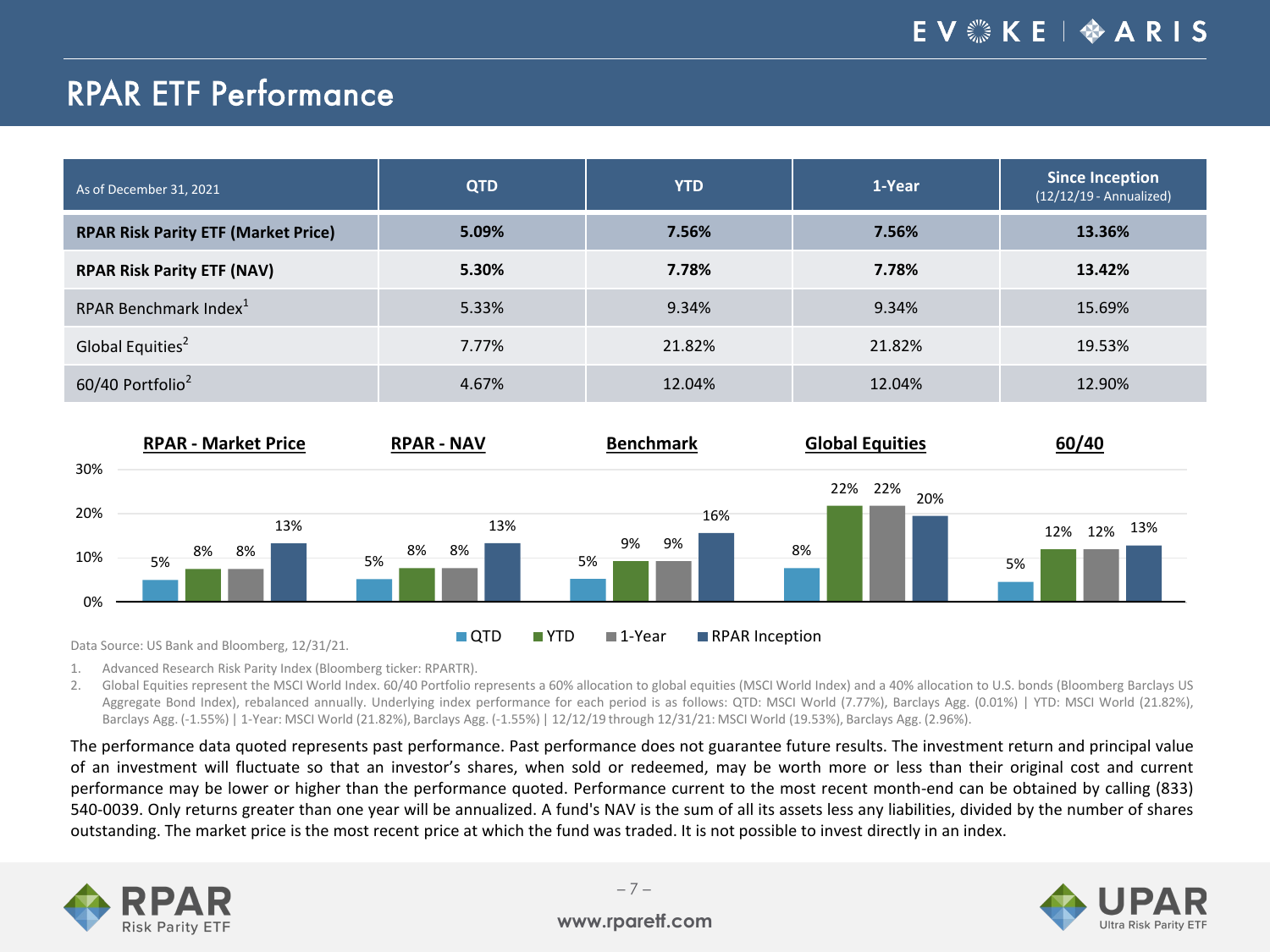### EV & KE | � A R I S

## RPAR ETF Underlying Asset Class Performance

| As of December 31, 2021                    | <b>Allocation</b> | <b>QTD</b> | <b>YTD</b> | 1-Year   | <b>Since Inception</b><br>(Annualized Since12/12/19) |
|--------------------------------------------|-------------------|------------|------------|----------|------------------------------------------------------|
| <b>RPAR Risk Parity ETF (Market Price)</b> | 119.2%            | 5.09%      | 7.56%      | 7.56%    | 13.36%                                               |
| <b>Global Equities</b>                     | 25.2%             | 5.03%      | 15.27%     | 15.27%   | 17.06%                                               |
| <b>Commodity Producers</b>                 | 15.4%             | 5.51%      | 28.91%     | 28.91%   | 18.72%                                               |
| <b>Physical Gold</b>                       | 10.1%             | 4.12%      | $-3.93%$   | $-3.93%$ | 10.82%                                               |
| Treasuries <sup>1</sup>                    | 34.3%             | 0.24%      | $-6.55%$   | $-6.55%$ | 0.66%                                                |
| <b>TIPS</b>                                | 34.2%             | 6.62%      | 6.49%      | 6.49%    | 15.03%                                               |



1. Treasury exposure corresponds to the notional contract value of U.S. Treasury futures. Allocations above exclude cash which serves as collateral for the U.S. Treasury futures. Data Source: US Bank and Toroso Investments, LLC as of 12/31/21. Allocations are subject to change. Past performance does not guarantee future results.



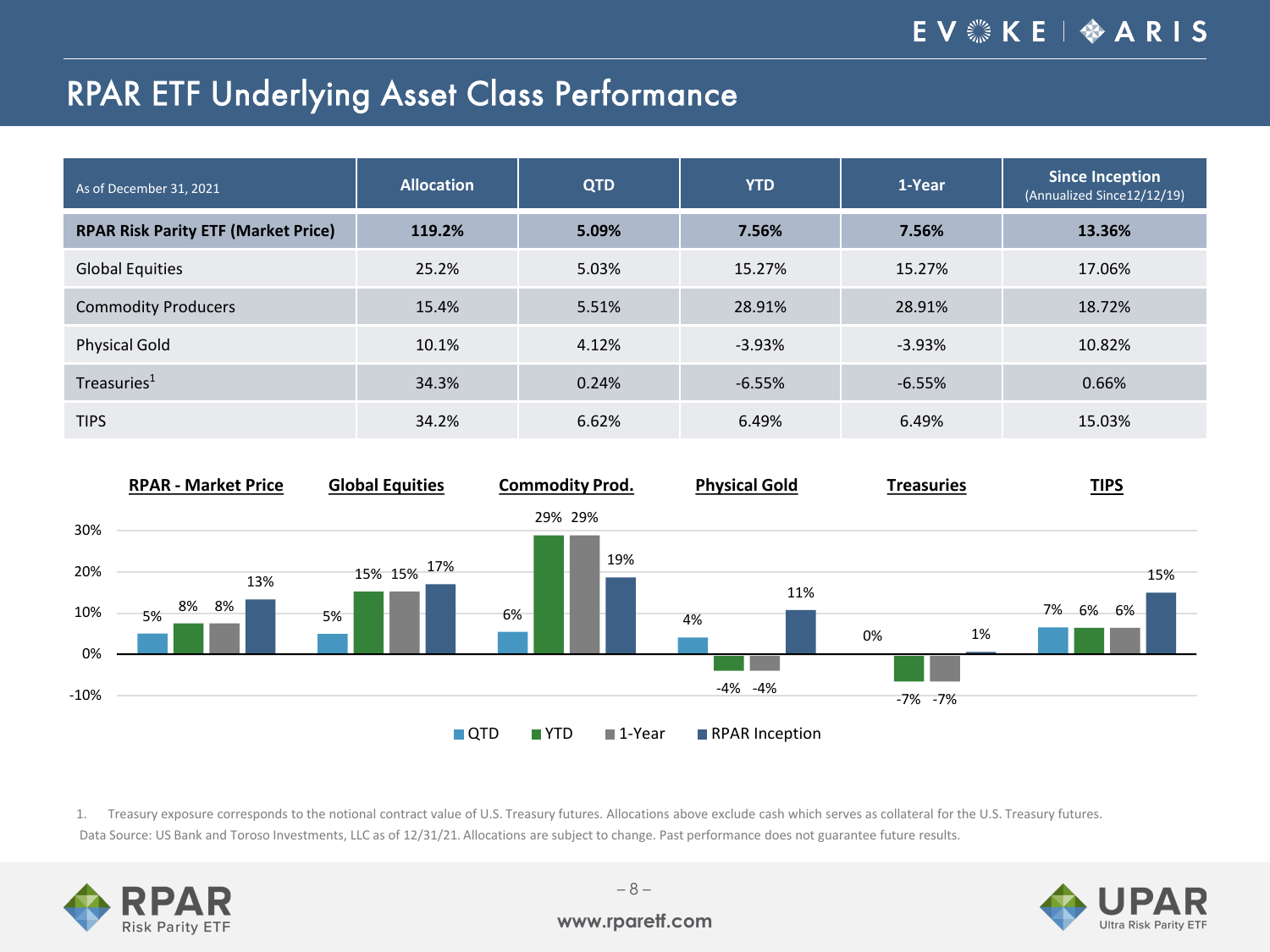# RPAR ETF Performance Attribution

| As of December 31, 2021           | <b>QTD Attribution</b> | <b>YTD Attribution</b> | 1-Year Attribution | <b>Since Inception Attribution</b><br>(Annualized Since 12/12/19) |
|-----------------------------------|------------------------|------------------------|--------------------|-------------------------------------------------------------------|
| <b>RPAR Risk Parity ETF (NAV)</b> | 5.30%                  | 7.78%                  | 7.78%              | 13.42%                                                            |
| <b>Global Equities</b>            | 1.27%                  | 3.59%                  | 3.59%              | 3.87%                                                             |
| <b>Commodity Producers</b>        | 0.82%                  | 3.96%                  | 3.96%              | 2.81%                                                             |
| <b>Physical Gold</b>              | 0.42%                  | $-0.47%$               | $-0.47%$           | 2.23%                                                             |
| <b>Treasuries</b>                 | 0.46%                  | $-2.48%$               | $-2.48%$           | 0.37%                                                             |
| <b>TIPS</b>                       | 2.32%                  | 3.18%                  | 3.18%              | 4.14%                                                             |



Data Source: US Bank and Toroso Investments, LLC as of 12/31/21. RPAR fund attributions may contain a small miscellaneous percentage that was distributed pro rata across each asset class. Holdings are subject to change. Past performance does not guarantee future results.



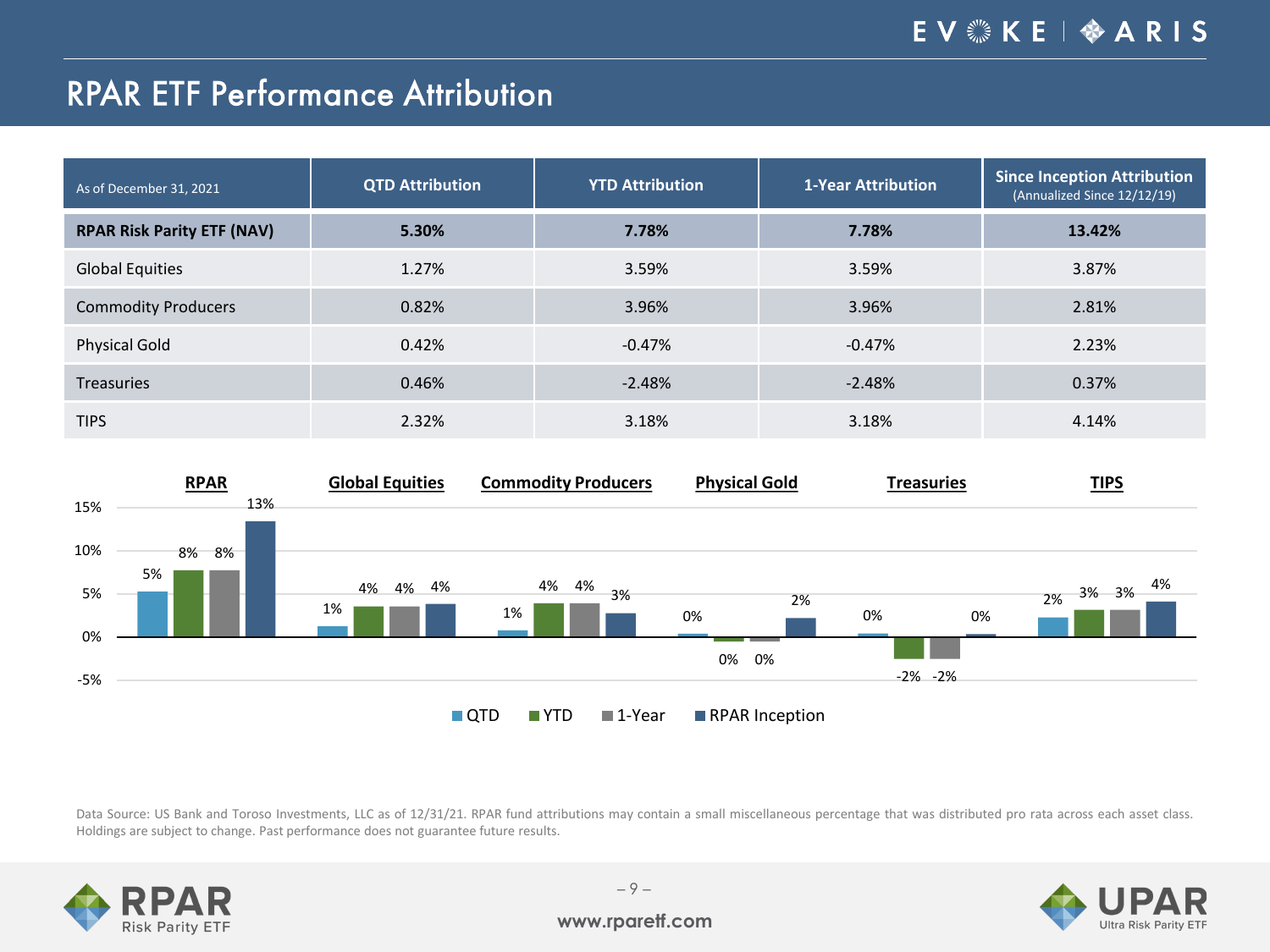# Target Asset Allocation

| As of December 31, 2021    |        | <b>RPAR</b><br><b>Long-Term Target Allocation</b> | <b>UPAR</b><br><b>Long-Term Target Allocation</b> |                                          |  |
|----------------------------|--------|---------------------------------------------------|---------------------------------------------------|------------------------------------------|--|
| <b>Risk Parity ETF</b>     | 120.0% |                                                   | 168.0%                                            |                                          |  |
| <b>Global Equities</b>     | 25.0%  | Global<br><b>Equities</b><br><b>TIPS</b>          | 35.0%                                             | Global<br>Equities<br><b>TIPS</b><br>35% |  |
| <b>Commodity Producers</b> | 15.0%  | 25%<br>35%<br>Commod.                             | 21.0%                                             | 49%<br>Commod.                           |  |
| <b>Physical Gold</b>       | 10.0%  | <b>Producers</b><br>15%                           | 14.0%                                             | <b>Producers</b><br>21%                  |  |
| <b>Treasuries</b>          | 35.0%  | Gold<br><b>Treasuries</b><br>10%<br>35%           | 49.0%                                             | Gold<br><b>Treasuries</b><br>14%<br>49%  |  |
| <b>TIPS</b>                | 35.0%  |                                                   | 49.0%                                             |                                          |  |

The 120% and 168% total target allocations for RPAR and UPAR respectively are due to reporting the notional contract value of U.S. Treasury futures for the Treasury allocation. Notional value is the total value controlled by a derivatives position; e.g. the face value on a futures contract. Allocations above exclude cash which serves as collateral for the U.S. Treasury futures. Holdings and allocations are subject to change. Data Source: US Bank and Toroso Investments, LLC as of 12/31/21.



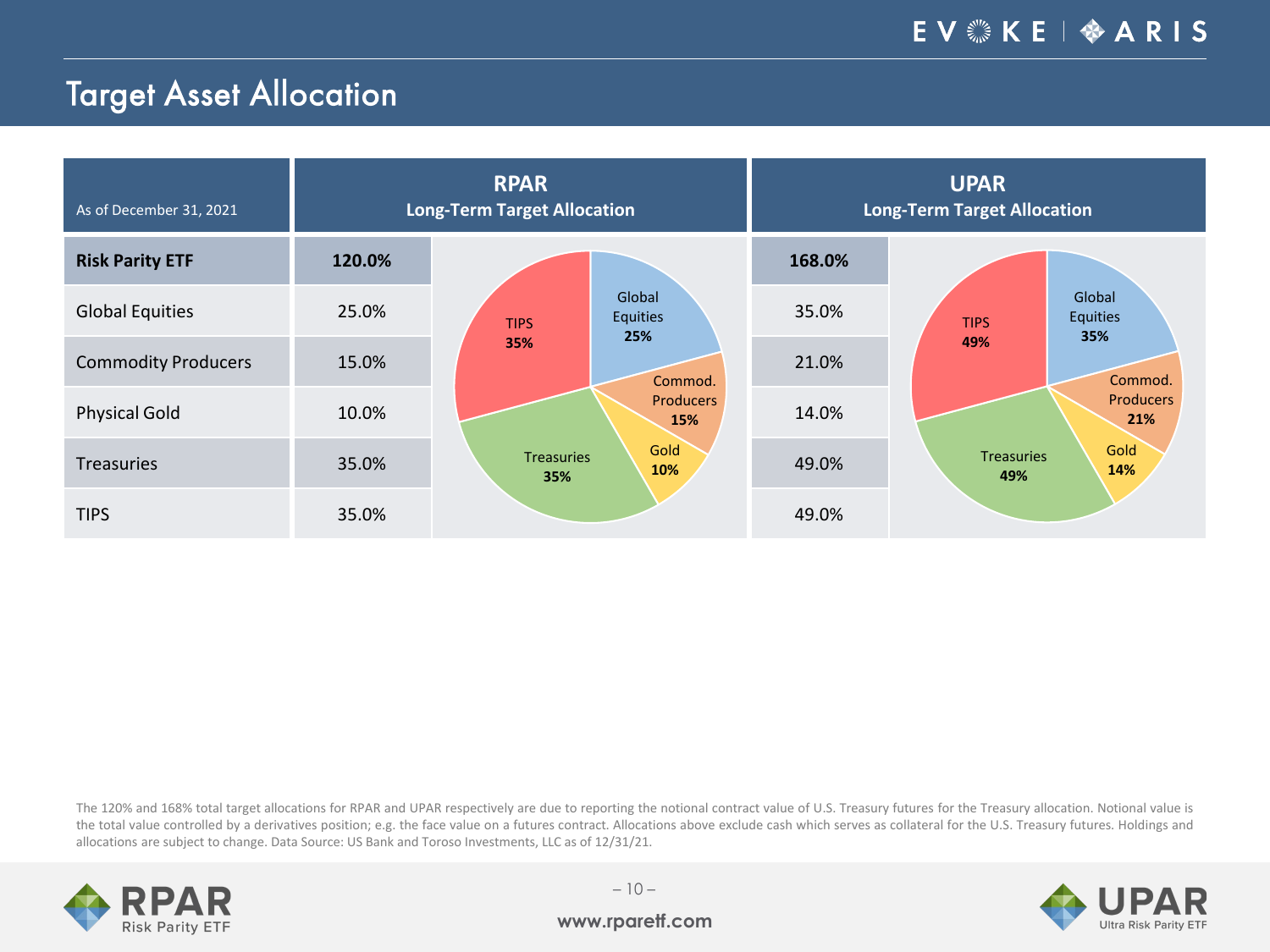### EV & KE | � A R I S

### Long-Term Index Asset Class Returns

| As of 12/31/21             | <b>Index</b>                                         | Inception<br>Date | <b>Annualized</b><br><b>Return</b> | <b>Annualized</b><br><b>Volatility</b> | <b>Correlation to</b><br><b>Global Equites</b> |
|----------------------------|------------------------------------------------------|-------------------|------------------------------------|----------------------------------------|------------------------------------------------|
| <b>Global Equities</b>     | MSCI World Index                                     | Jan. 2000         | 5.7%                               | 15.4%                                  | $\overline{\phantom{0}}$                       |
| <b>Treasuries</b>          | Bloomberg Barclays Long Treasury Index               | Jan. 2000         | 7.2%                               | 10.9%                                  | $-0.29$                                        |
| <b>TIPS</b>                | Merrill Lynch 15+ Yr. US Inflation-Linked Bond Index | Jan. 2000         | 8.3%                               | 10.8%                                  | 0.07                                           |
| <b>Commodity Producers</b> | S&P Global Natural Resources Index                   | Jun. 2008         | 0.7%                               | 21.3%                                  | 0.86                                           |
| <b>Physical Gold</b>       | Spot Price of Gold (% change)                        | Jan. 2000         | 8.8%                               | 16.3%                                  | 0.12                                           |

In order to target a long-term volatility in line with global equities, Treasuries and TIPS can each be levered 1.4x. The returns and volatility for these two components, using excess monthly index returns from inception through 12/31/21 would be: Treasuries (1.4x): 9.1% return and 15.2% volatility, TIPS (1.4x): 10.8% return and 15.1% volatility.

All data is sourced from Bloomberg as of 12/31/21. Asset class returns represent actual underlying index performance based on the indices and inception dates used. Global Equities: MSCI World Index (BB: NDDUWI), Treasuries: Bloomberg Barclays Long Treasury Index (BB: LUTLTRUU), TIPS: Merrill Lynch 15+ Year U.S. Inflation-Linked Bond Index (BB: G8QI), Commodity Producers: S&P Global Natural Resources Index (BB: SPGNRUT), Physical Gold: the change in spot price of gold (BB: XAU). Please see the back of this presentation for Index Disclosures. Past performance does not guarantee future results.



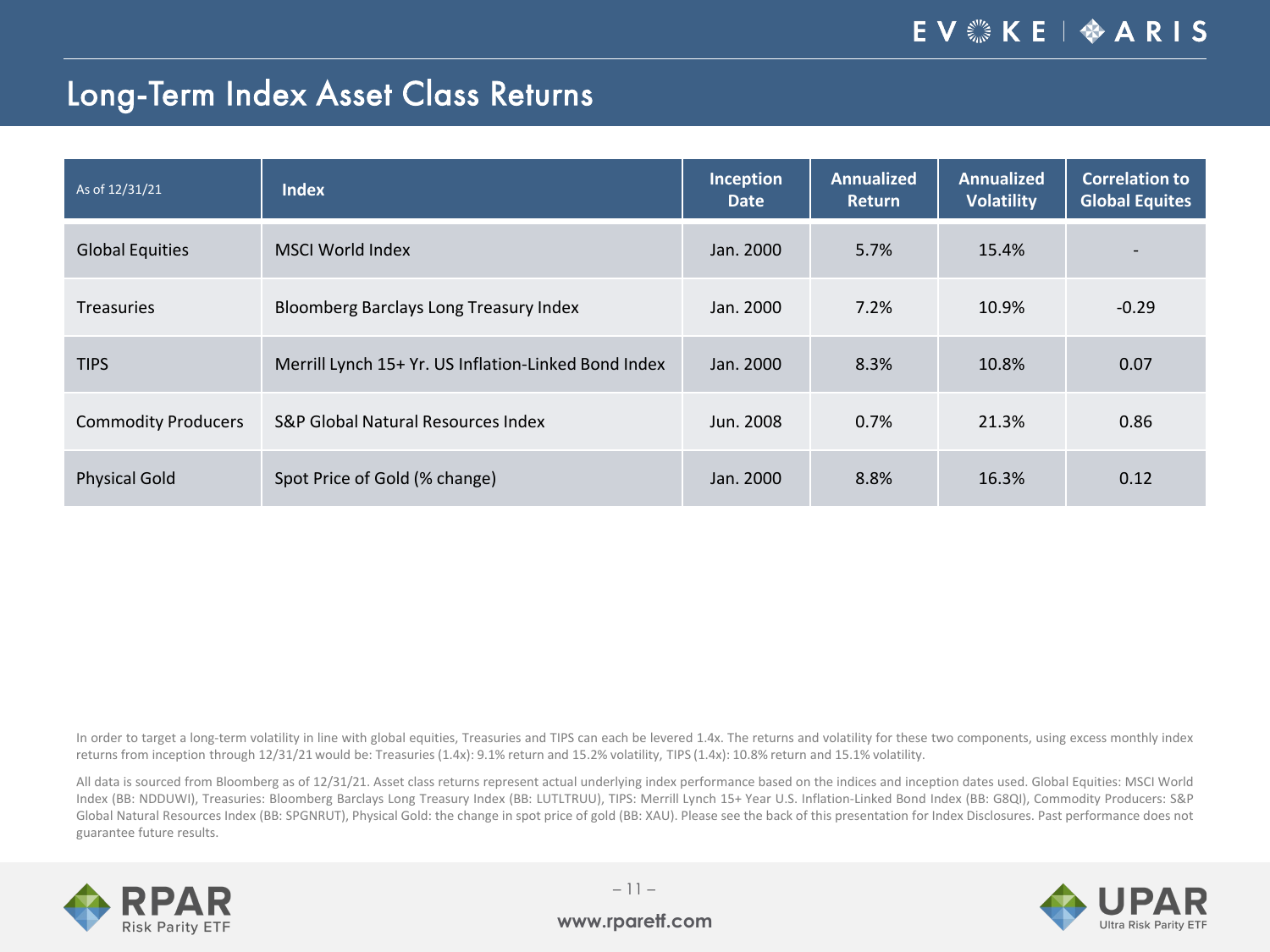### Historical Asset Class Index Returns (By 2-Year Periods)

#### An equal-weighted mix of diverse asset classes, rebalanced annually, has outperformed equities with less risk since 2000

| As of 12/31/21   | $2000 -$          | $2002 -$          | $2004 -$          | $2006 -$          | $2008 -$          | $2010 -$          | $2012 -$          | $2014 -$          | $2016 -$                | $2018 -$          | $2020 -$                | 20+ Year Return                |
|------------------|-------------------|-------------------|-------------------|-------------------|-------------------|-------------------|-------------------|-------------------|-------------------------|-------------------|-------------------------|--------------------------------|
|                  | 2001              | 2003              | 2005              | 2007              | 2009              | 2011              | 2013              | 2015              | 2017                    | 2019              | 2021                    | (Annualized) <sup>1</sup>      |
| 1 <sup>st</sup>  | <b>TIPS</b>       | Gold              | <b>Equities</b>   | Gold              | Gold              | Gold              | <b>Equities</b>   | <b>Treasuries</b> | Commod.                 | <b>Equities</b>   | <b>Equities</b>         | Gold                           |
|                  | 14%               | 22%               | 12%               | 27%               | 15%               | 19%               | 21%               | 11%               | 27%                     | 8%                | 19%                     | 8.8%                           |
| 2 <sub>nd</sub>  | <b>Treasuries</b> | <b>TIPS</b>       | Gold              | <b>Equities</b>   | <b>Treasuries</b> | <b>Treasuries</b> | Commod.           | <b>TIPS</b>       | <b>Equities</b>         | Gold              | <b>TIPS</b>             | <b>TIPS</b>                    |
|                  | 12%               | 16%               | 12%               | 14%               | 4%                | 19%               | 4%                | 5%                | 15%                     | 8%                | 16%                     | 8.3%                           |
| 3 <sup>rd</sup>  | Gold              | <b>Treasuries</b> | <b>TIPS</b>       | <b>Treasuries</b> | <b>TIPS</b>       | <b>TIPS</b>       | <b>TIPS</b>       | <b>Equities</b>   | Gold                    | <b>Treasuries</b> | Commod.                 | <b>Treasuries</b>              |
|                  | $-2%$             | 9%                | 9%                | 6%                | 4%                | 17%               | $-5%$             | 2%                | 11%                     | 6%                | 12%                     | 7.2%                           |
| 4 <sup>th</sup>  | <b>Equities</b>   | <b>Equities</b>   | <b>Treasuries</b> | <b>TIPS</b>       | <b>Equities</b>   | <b>Equities</b>   | <b>Treasuries</b> | Gold              | <b>TIPS</b>             | <b>TIPS</b>       | Gold                    | <b>Global Equities</b>         |
|                  | $-15%$            | 3%                | 7%                | 5%                | $-12%$            | 3%                | $-5%$             | $-6%$             | 9%                      | 5%                | 10%                     | 5.7%                           |
| 5 <sup>th</sup>  |                   |                   |                   |                   |                   | Commod.<br>$-3%$  | Gold<br>$-12%$    | Commod.<br>$-18%$ | <b>Treasuries</b><br>5% | Commod.<br>1%     | <b>Treasuries</b><br>6% | <b>Commodity Prod.</b><br>0.7% |
| Equal-Weighted   | 2%                | 14%               | 10%               | 13%               | 7%                | 11%               | 1%                | $-1%$             | 13%                     | 6%                | 13%                     | 8.0%                           |
| 60/40 Portfolio3 | $-5%$             | 6%                | 9%                | 11%               | $-3%$             | 5%                | 13%               | 2%                | 10%                     | 7%                | 13%                     | 5.9%                           |

1. This column represents the annualized total return for each asset class/portfolio from 12/31/99 - 12/31/21, except for Commodity Producers: S&P Natural Resources Index (inception 5/31/2008), which is calculated since the first full 2-year period.

2. The Equal Weighted portfolio represents a portfolio equally allocated across the five asset classes shown in the table. Performance represents the average of the five index returns, rebalanced annually.

3. The 60/40 Portfolio represents a 60% allocation to global equities (MSCI World Index) and a 40% allocation to US bonds (Bloomberg Barclays US Aggregate Bond Index), rebalanced annually. Underlying index performance for each period is as follows: 2000-01: MSCI World (-15%), Barclays Agg. (10%) | 2002-03: MSCI World (3%), Barclays Agg. (7%) | 2004-05: MSCI World (12%), Barclays Agg. (3%) | 2006-07: MSCI World (14%), Barclays Agg. (6%) | 2008-09: MSCI World (-12%), Barclays Agg. (6%) | 2010-11: MSCI World (3%), Barclays Agg. (7%) | 2012-13: MSCI World (21%), Barclays Agg. (1%) | 2014-15: MSCI World (2%), Barclays Agg. (3%) | 2016-17: MSCI World (15%), Barclays Agg. (3%) | 2018-19: MSCI World (8%), Barclays Agg. (4%) | 2020 – 2021: MSCI World (19%), Barclays Agg. (3%) | Annualized Since 12/31/99: MSCI World (5.7%), Barclays Agg (4.8%).

All data is sourced from Bloomberg as of 12/31/21. Asset class returns represent actual underlying index performance based on the indices and inception dates used. Global Equities: MSCI World Index (BB: NDDUWI), Treasuries: Bloomberg Barclays Long Treasury Index (BB: LUTLTRUU), TIPS: Merrill Lynch 15+ Year U.S. Inflation-Linked Bond Index (BB: G8QI), Commodity Producers: S&P Global Natural Resources Index (BB: SPGNRUT), Physical Gold: the change in spot price of gold (BB: XAU). Please see the back of this presentation for Index Disclosures. Past performance does not guarantee future results.



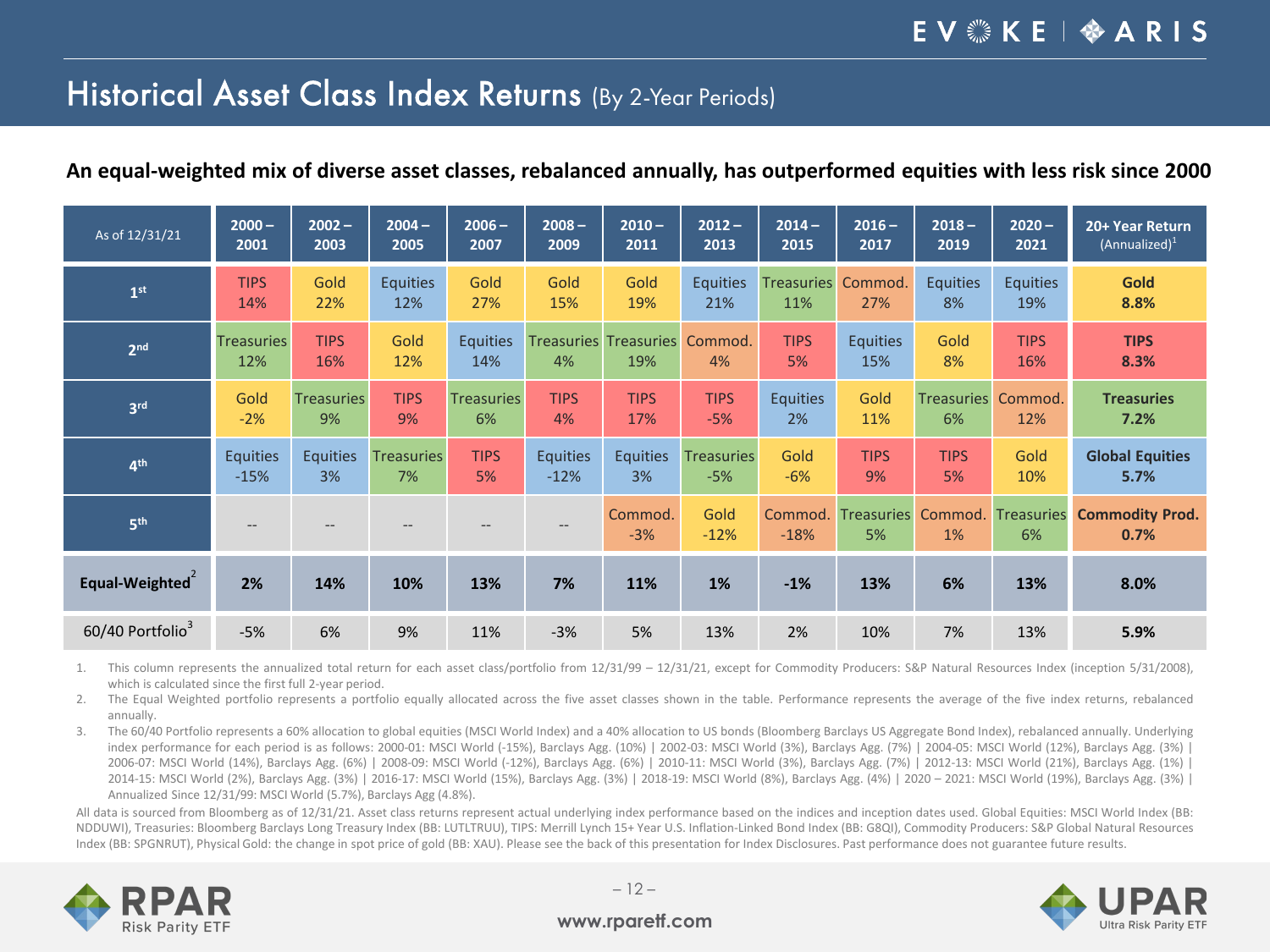### EV & KE | � A R I S

# RPAR ETF During the 2020 Crisis

A core objective of the RPAR Risk Parity ETF is to help protect investors during severe market downturns and participate in up markets. **2020 offered a real-time stress test.**

- In Q1, RPAR (-4%) demonstrated resilience during one of the worst quarters in stock market history (-21%). In the subsequent 3 quarters, RPAR (+25%) participated in the market rally as global equities rebounded (+47%).<sup>1</sup>
- On the year, RPAR (+19%) outperformed global equities (+16%) by over  $3\%$ .<sup>1</sup>

| As of 12/31/20                             | Q1 2020    | Q2 2020 | Q3 2020 | Q4 2020 | 2020   |
|--------------------------------------------|------------|---------|---------|---------|--------|
| <b>RPAR Risk Parity ETF (Market Price)</b> | $-4.09\%$  | 10.19%  | 5.06%   | 7.53%   | 19.39% |
| MSCI World Index (Net)                     | $-21.05\%$ | 19.36%  | 7.93%   | 13.96%  | 15.90% |

Source: Bloomberg as of 12/31/20. Global equities represent the MSCI World Index. Past performance does not guarantee future results.

#### **RPAR invests in global equities, Treasuries, Treasury Inflation-Protected Securities (TIPS), commodity producers and gold.**

- During Q1 2020, Treasuries, TIPS and gold rallied helping protect capital during the downturn.
- In the remainder of 2020, equities, commodities, TIPS and gold delivered strong returns to help participate in the recovery.

| As of 12/31/20                             | Q1 2020   | $Q2 - Q4 2020$ | 2020   |
|--------------------------------------------|-----------|----------------|--------|
| <b>Global Equities</b>                     | $-22.35%$ | 51.06%         | 17.30% |
| <b>Treasuries</b>                          | 12.00%    | $-2.53%$       | 9.17%  |
| <b>TIPS</b>                                | 10.88%    | 11.84%         | 24.00% |
| <b>Commodity Producers</b>                 | $-34.01%$ | 63.44%         | 7.85%  |
| Gold                                       | 3.90%     | 20.37%         | 25.07% |
| <b>RPAR Risk Parity ETF (Market Price)</b> | $-4.09%$  | 24.50%         | 19.39% |

Source: US Bank and Toroso Investments, LLC as of 12/31/20. Past performance does not guarantee future results.



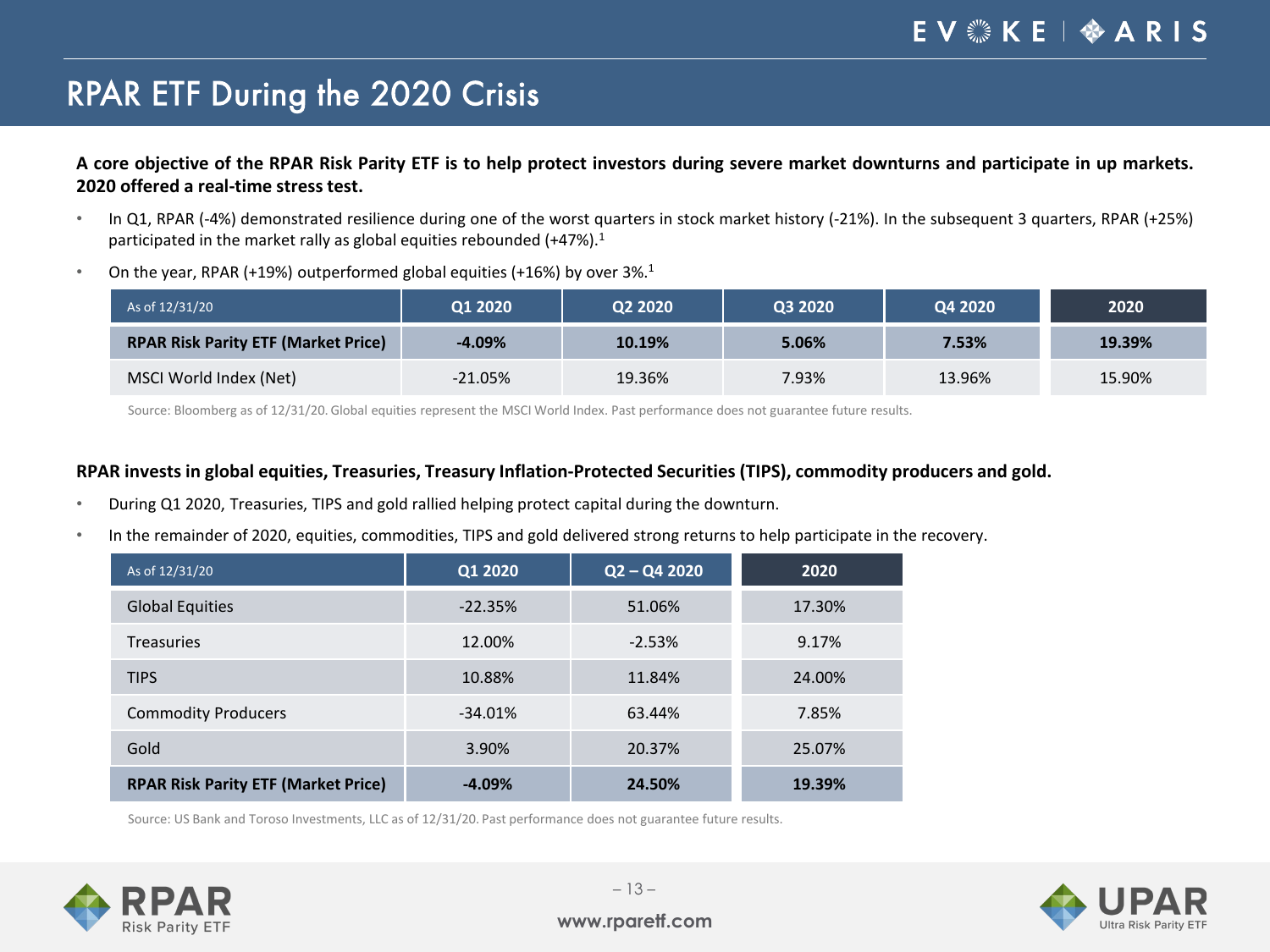# Frequently Asked Questions

- How is risk parity positioned for a rising inflation environment?
- Do the asset class gains and losses net out to zero over time?
- Is this approach attractive looking forward?
- How does RPAR fit within a typical portfolio?
- Is RPAR tax efficient?
- Does diversification really work during a crisis?
- Why should investors own long duration bonds with yields near historic lows?
- How does risk parity perform in rising/falling interest rate environments?
- In what environments does risk parity underperform?



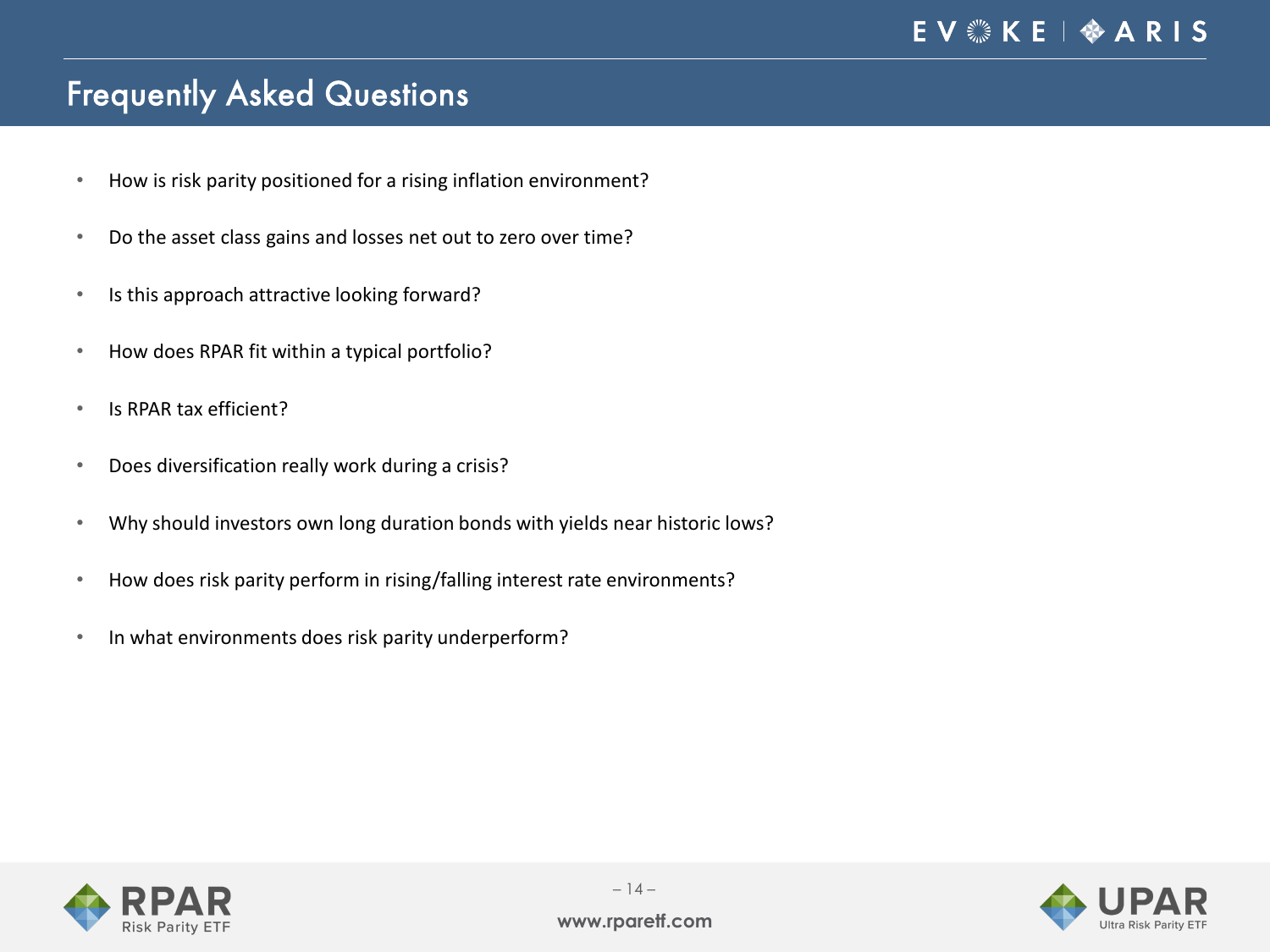### Risk Parity During Rising Inflation

- $\cdot$  U.S. inflation increased meaningfully in the 1970s, from 6% in 1970 to 13% in 1980, averaging 7%<sup>1</sup>
- Equities and Treasuries, which tend to underperform when inflation rises, underperformed cash over the full decade
- Commodities and gold significantly outperformed, as would be expected given their rising inflation bias
- TIPS did not exist but would likely have done well as inflation rose and real yields declined
- RPAR allocates half its assets to commodity producer equities, gold and TIPS to help protect against rising inflation
- The goal is a portfolio with balanced exposure to assets that do well when inflation rises and assets that do well when it falls

| $01/01/1970 - 12/31/1979$         | Annualized Nominal Returns <sup>2</sup> |
|-----------------------------------|-----------------------------------------|
| <b>Physical Gold</b>              | 30.7%                                   |
| <b>Commodity Futures</b>          | 21.2%                                   |
| <b>Inflation</b>                  | 7.1%                                    |
| Cash                              | 6.3%                                    |
| <b>Global Equities</b>            | 5.7%                                    |
| Long Treasuries (since 1/31/1973) | 4 2%                                    |

1. Source: Inflation is based on the annualized percent change of the Consumer Price Index (CPURNSA), as reported by Bloomberg.

2. Asset class returns represent actual underlying index performance based on the indices and inception dates used. Global Equities: MSCI World Index (BB: NDDUWI), US Equities (BB: SPX); Treasuries: Bloomberg Barclays Treasury Index (BB: LUTLTRUU), Physical Gold: the change in spot price of gold (BB: XAU); Commodity Futures: S&P GSCI Total Return Index (BB: SPGSCITR); Cash: 3-Month T-Bill Secondary Market Rate (average) (https://fred.stlouisfed.org/series/TB3MS). Real returns are calculated by deducting the annualized inflation rate over the period from the annualized nominal returns. Please see the back of this presentation for Index Disclosures. Past performance does not guarantee future results. Source: Bloomberg, FRED as of 12/31/21.



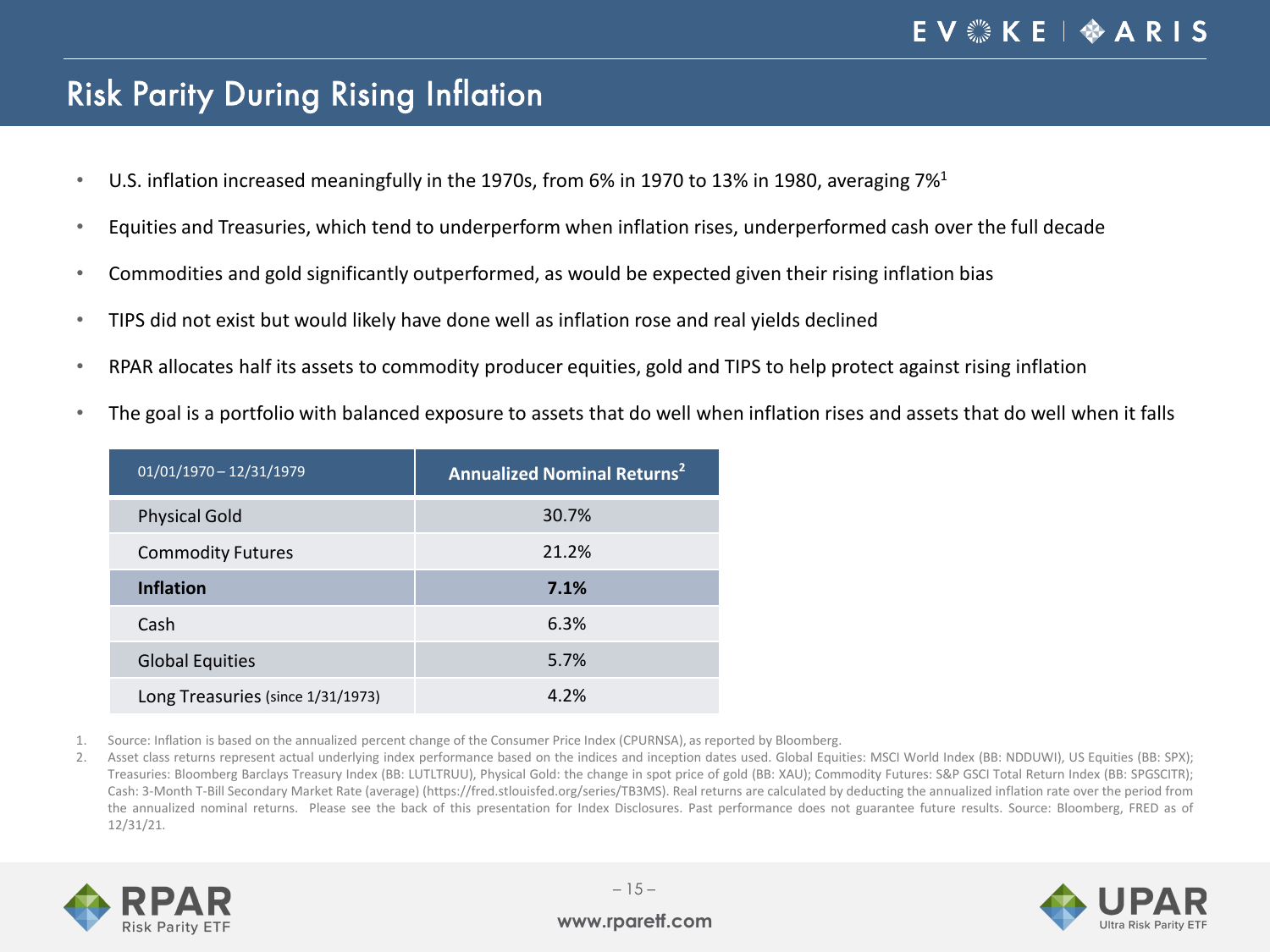### Asset Class Gains & Losses Historically Net Out to Positive Returns Over Time

- RPAR invests across a diverse set of asset classes, each of which has a positive expected return over time
- Periods of outperformance and underperformance are relative to each asset class's long-term average return, which is above zero<sup>1</sup>
- For example, since 1999 equities have underperformed (6%) compared to its long-term average annual return (9%), while gold has **outperformed** (9%) its long-term annualized return (8%).<sup>2</sup>
- The long-term expectation is that RPAR will roughly earn the average return of the underlying asset classes with less volatility than any market segment because of its diversification
- Of course, there will be environments during which the net result will be negative (like 1Q20 and 1Q21) as the average return across assets can be negative over a period of time

2. The MSCI World Index (NDDUWI) used to represent equities returned 5.7% and the percent change in the spot price of gold (XAU) was 8.8% from 12/31/99 through 12/31/21.





<sup>1.</sup> Source: Bloomberg as of 12/31/21. Global Equities (MSCI World Index, NDDUWI) returned 9.2% since 12/31/69 inception, Commodity Producers: S&P Global Natural Resources Index (BB: SPGNRUT) returned 0.7% since 5/31/08 inception, Gold (% change in spot price of gold, XAU) returned 7.9% since 12/31/69, Treasuries (Barclays US Aggregate Long-Term Treasury Index, LUTLTRUU) returned 8.2% since 1/31/73 inception, and TIPS (Merrill Lynch 15+ Year U.S. Inflation-Linked Bond Index) returned 7.7% since 4/30/98 inception.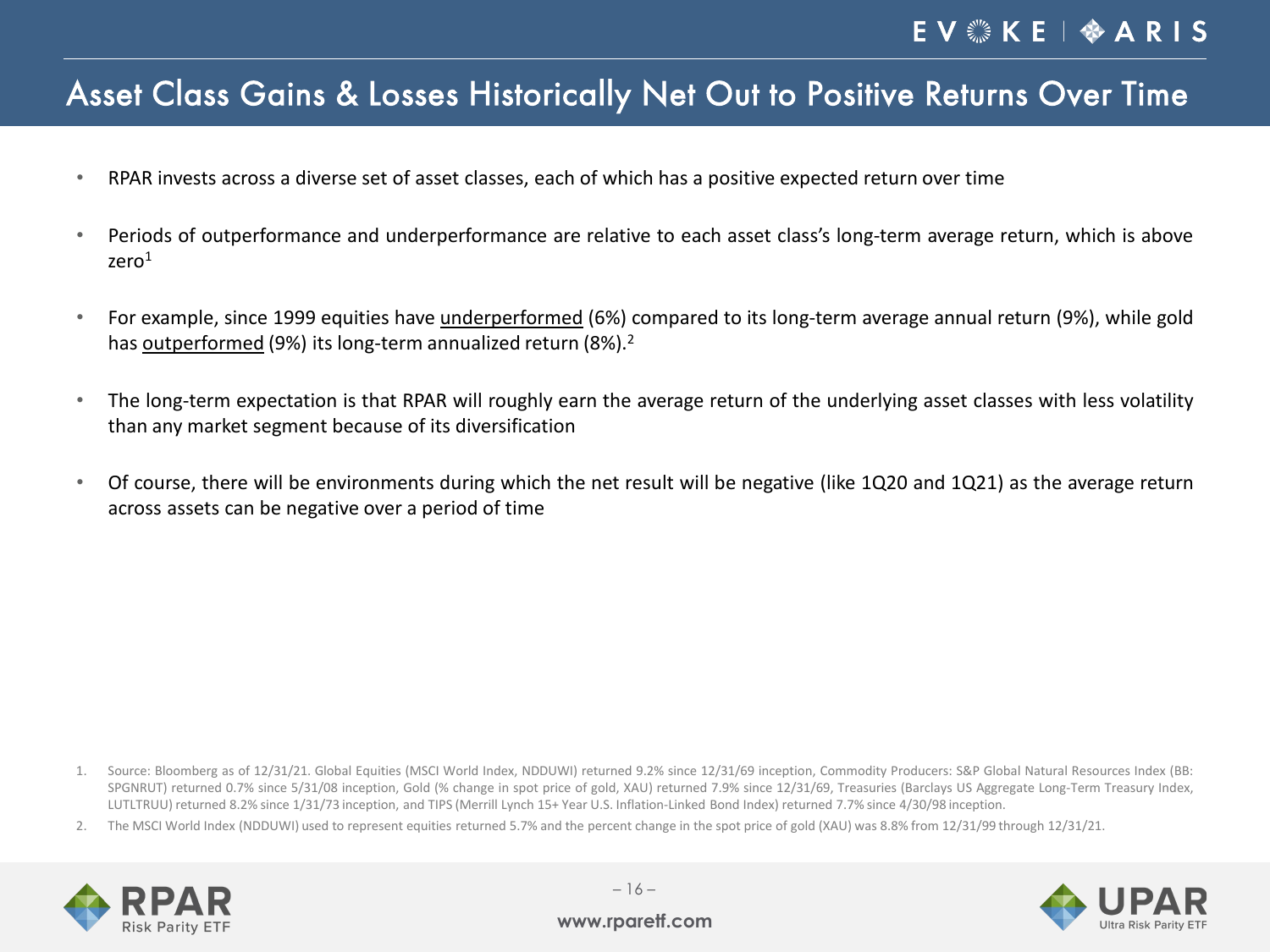## We Believe Risk Parity is Particularly Attractive Today

- With unprecedented stimulus fueling demand, inflation is higher than it has been in decades
- Supply-chain problems persist, home prices have been rising, real short-term interest rates are deeply negative, and the labor market is historically tight, reinforcing inflationary pressures
- The Fed and other central banks are expected to raise interest rates and withdraw liquidity after keeping policy very easy for an extended time. Further fiscal stimulus seems unlikely.
- Valuations remain elevated, including in U.S. equities and global fixed income
- With inflation high, policy set to tighten, and growth expected to slow, the range of potential economic outcomes is unusually wide. This heightens risks for traditional portfolios, which bet on growth beating expectations and inflation staying low.
- A balanced asset allocation that includes market segments that have the potential to perform well in various economic environments is especially critical in these unique times
- Moreover, a liquid strategy that pursues attractive returns with managed risk, low fees and low taxes is particularly valuable looking ahead





– 17 –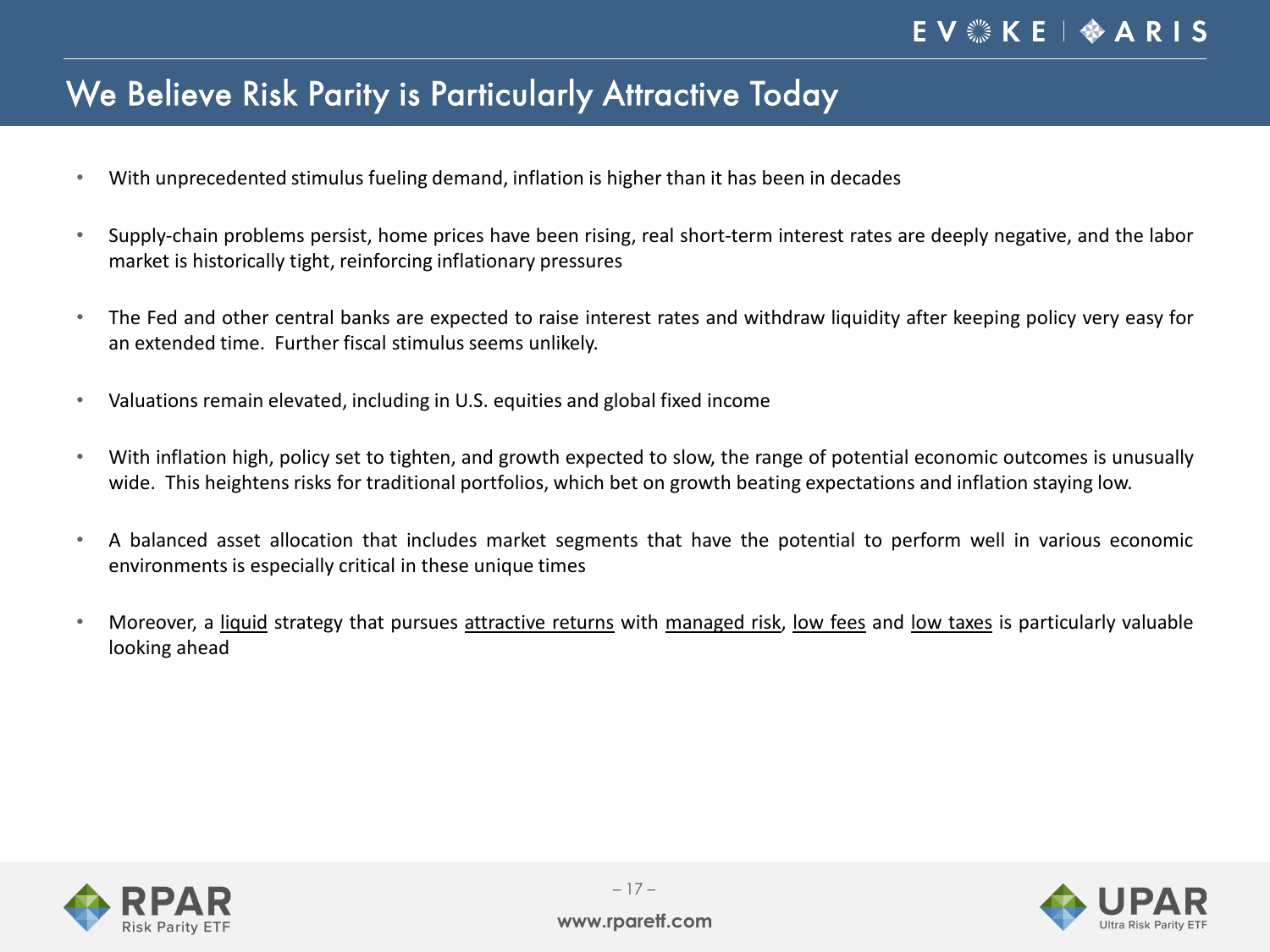### RPAR as a Liquid Alternative & Attractive Diversifier

- RPAR can fit within the Alternative Investments category since it invests across multiple asset classes
- RPAR is one of the largest liquid alternative ETFs in the U.S. with assets totaling over \$1.6 billion as of  $12/31/21<sup>1</sup>$
- RPAR has exhibited an equity-like return with 0.36 beta since inception and far less volatility<sup>2</sup>



- 1. RPAR's AUM as of 12/31/21 was \$1.61 billion. Source: RPAR Risk Parity ETF December 2021 fact sheet.
- 2. Since RPAR's inception (12/12/19) through 12/31/21, RPAR's beta to the MSCI World Index (BB: NDDUWI), is 0.36. Beta was calculated by taking the covariance of daily RPAR returns and MSCI World returns and dividing by the variance of the MSCI World returns. Volatility represents the annualized standard deviation of daily returns since RPAR inception (RPAR volatility: 17.6%, MSCI World volatility: 31.3%). Daily returns were sourced from Bloomberg.

Please see slide 7 "RPAR ETF Performance" for standardized performance. The performance data quoted represents past performance. Past performance does not guarantee future results. The investment return and principal value of an investment will fluctuate so that an investor's shares, when sold or redeemed, may be worth more or less than their original cost and current performance may be lower or higher than the performance quoted. Performance current to the most recent month-end can be obtained by calling (833) 540-0039.



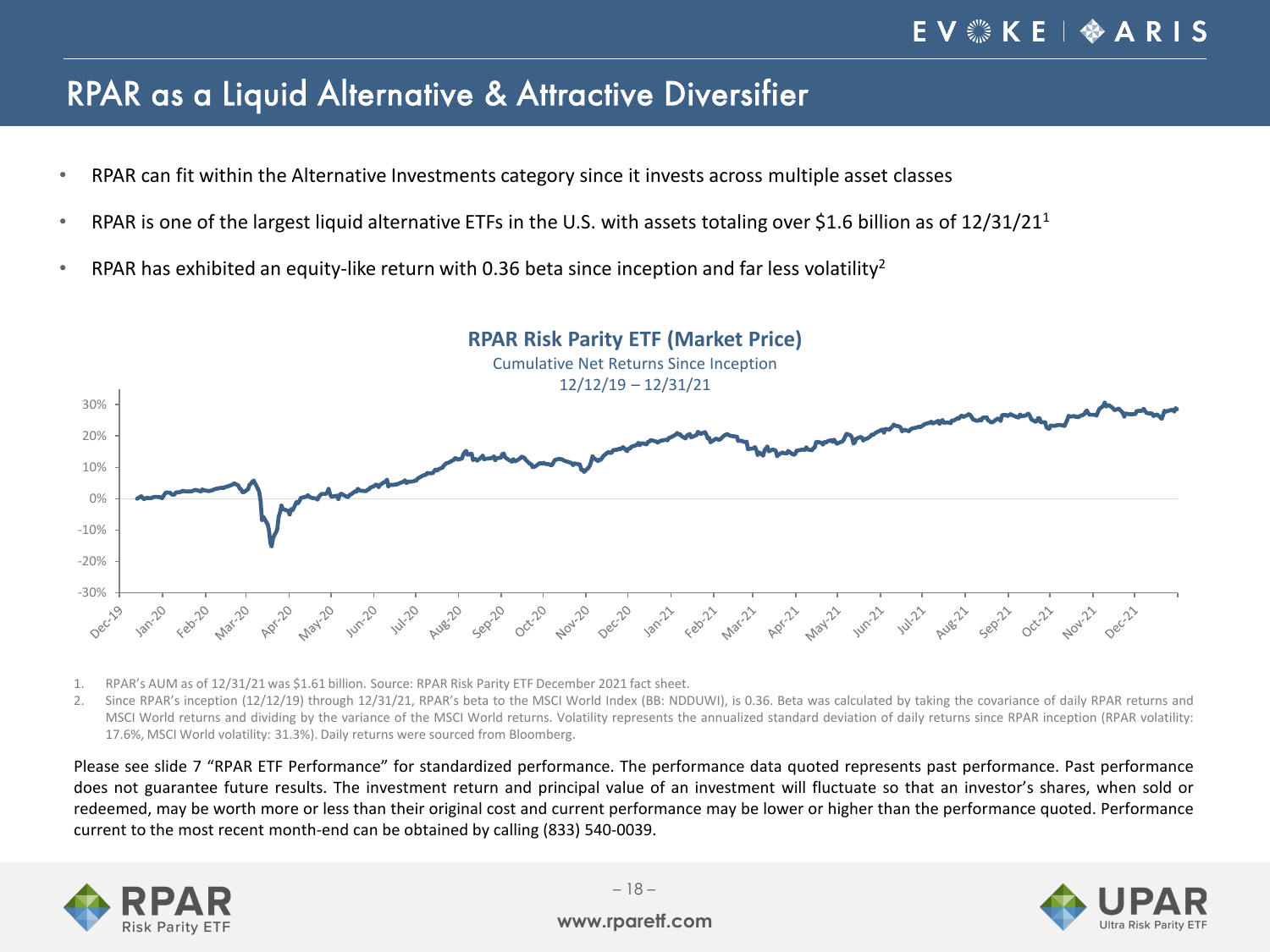### RPAR Seeks to Provide Tax-Efficiency

- RPAR Risk Parity ETF (Market Price) delivered a total net return of 7.56% in 2021 and 19.39% in 20201
- Taxable distributions totaled about 2% in 2021 and less than 1% in 2020<sup>1</sup>
- As expected, there were zero capital gains distributions at year-end 2021 and 2020<sup>1</sup>
- Therefore, RPAR investors were able to earn extremely tax-efficient returns with nearly all of the return being tax-deferred in both 2021 and 2020

1. Source: Bloomberg, 12/31/19 – 12/31/21.

\*This information is not intended to constitute tax advice. Consult a tax professional for guidance on your specific circumstances. Past performance does not guarantee future results.



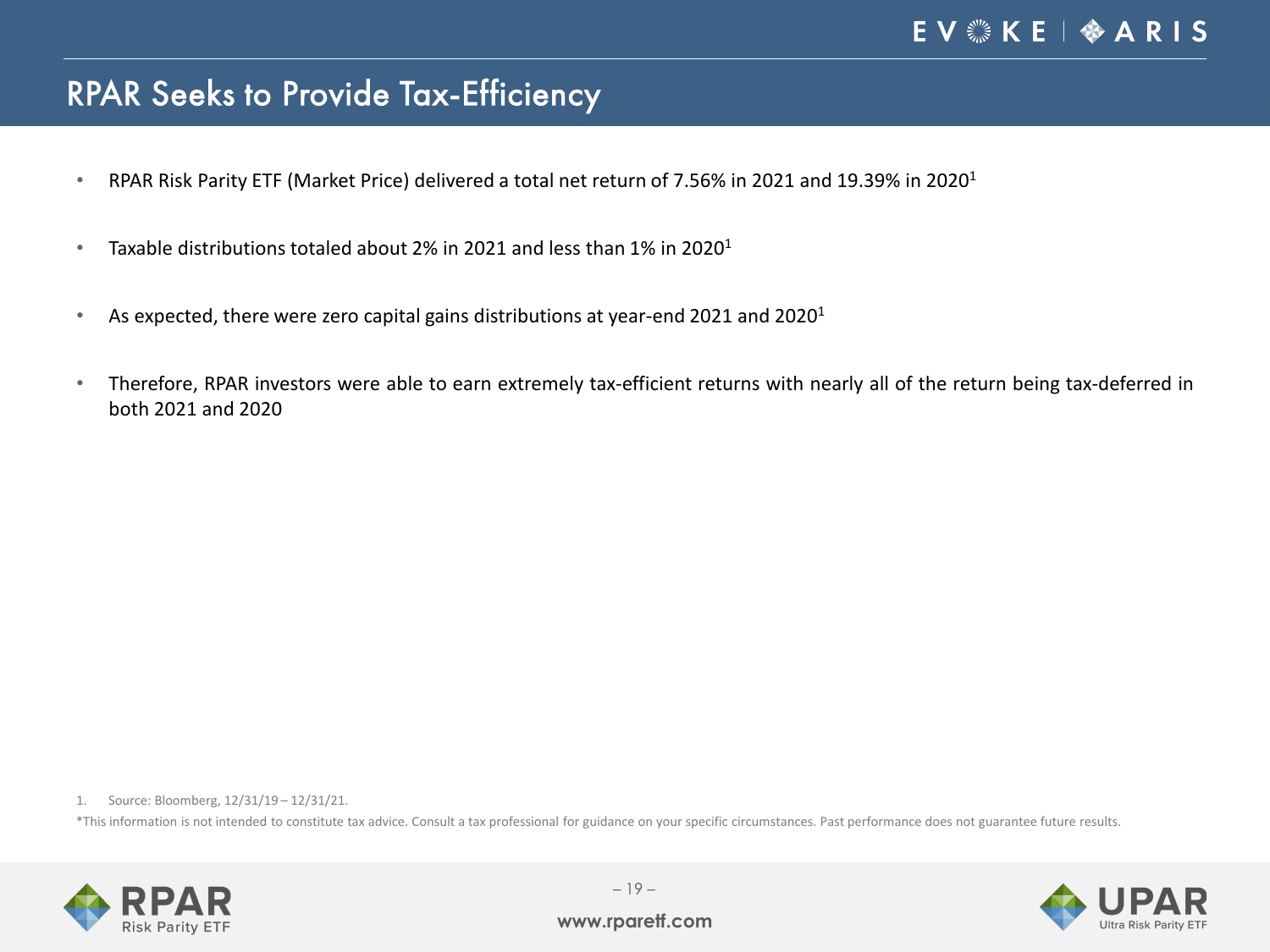### Correlations Go to One During a Crisis?1

- A common misperception about diversification is that during a crisis, correlations go to one and all assets contemporaneously lose money…thus, diversification doesn't work well when investors need it the most
- The reality is that most investors are not sufficiently diversified
- During material economic downturns, long term Treasuries and gold (which currently account for about half the assets in RPAR) have historically performed strongly
- Below is the performance of these two diversifiers during the past 4 major market sell-offs (stocks down 20% or more):

| Asset Class Index Returns <sup>2</sup> | 2020 COVID-19 Pandemic<br>$(Jan. 2020 - Mar. 2020)$ | <b>2011 Eurozone Crisis</b><br>$(May 2011 - Sep. 2011)$ | <b>2008 Credit Crisis</b><br>$(Nov. 2007 - Feb. 2009)$ | <b>2000 Dotcom Crash</b><br>$(Apr. 2000 - Sep. 2002)$ |
|----------------------------------------|-----------------------------------------------------|---------------------------------------------------------|--------------------------------------------------------|-------------------------------------------------------|
| <b>Global Equities</b>                 | $-21%$                                              | $-20%$                                                  | $-54%$                                                 | $-47%$                                                |
| Long Treasuries                        | $+21%$                                              | $+26%$                                                  | $+17%$                                                 | $+35%$                                                |
| Gold                                   | $+4%$                                               | $+4%$                                                   | $+18%$                                                 | $+16%$                                                |

• Conversely, other popular asset classes have declined similarly to equities:

| High Yield Bonds | $\sim$<br>LJ 70    |    | יטה ב<br>ZD70   | O 76          |
|------------------|--------------------|----|-----------------|---------------|
| Hedge Funds      | $\n 20\n$<br>⊥∠ /∪ | റം | גם 1-<br>2 T 70 | $\mathcal{D}$ |

- Importantly, the long-term return of these two diversifiers has been relatively attractive, unlike other "tail hedges" that may have poor long-term performance
- Over the past 20+ years, the annualized total return for Gold (8.8%) and long Treasuries (7.2%) outperformed Equities (5.7%), High Yield Bonds (6.9%) and Hedge Funds (5.7%)2

1. Correlation represents the measure of degree to which one security or index moves in relation to the other, ranging in values from perfectly negatively correlated (-1) to perfectly correlated (+1).

2. Bloomberg, 12/31/99 – 12/31/21.

Data Source: Bloomberg. Indexes used include global equities (MSCI World Index), Long Treasuries (Bloomberg Barclays Long Treasury Index), gold (gold spot price), High Yield Bonds (ICE BofA US High Yield Index) and Hedge Funds (HFRI Fund-Weighted Index). Please see back of presentation for Index Disclosures. Past performance does not guarantee future results. Diversification does not guarantee profit or protection against loss in declining markets.



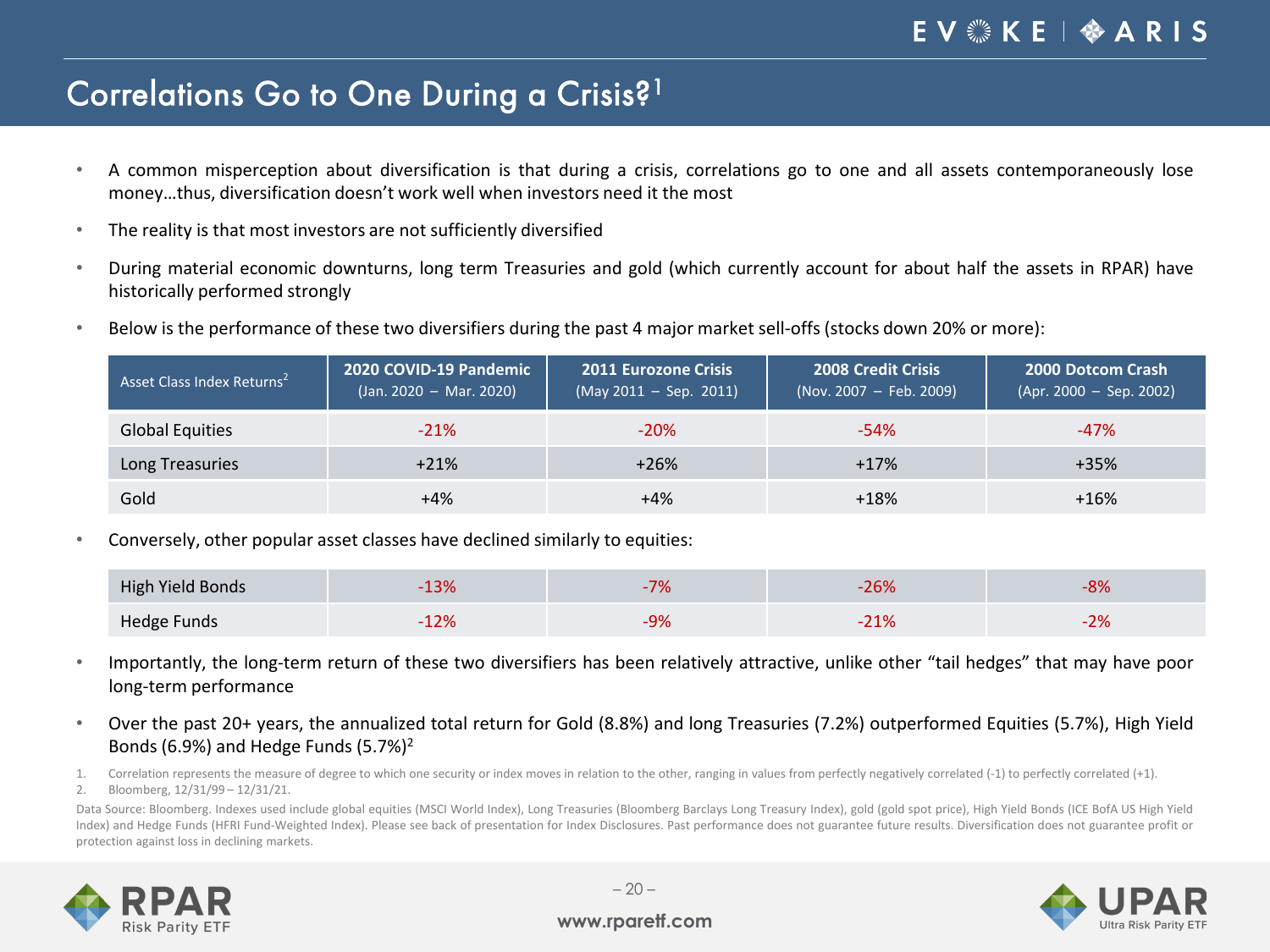### Treasuries and TIPS with Low Interest Rates

Some investors have expressed concerns about low forward-looking returns and risks of buying Treasuries and TIPS in an environment of low interest rates

#### **Concerns About Low Potential Returns**

- When cash rates are low, the future expected returns of all asset classes (not just bonds) are commensurately low since each offers a return above cash (e.g., equities have historically earned 4-5% above cash)<sup>1</sup>
- Long duration Treasuries and TIPS may potentially generate meaningful excess returns above cash given the yield and the rolldown, even if rates don't fall
- Critically, without exposure to Treasuries/TIPS, a period of falling interest rates may expose the total portfolio to material losses since rates normally decline when economic growth disappoints (e.g., 2008 and 2020)

#### **Risk of Rising Interest Rates**

- Rising interest rates would pose a headwind for all assets (just as falling rates benefited all assets)
- The key is to appreciate that interest rates typically rise during two main environments: improving economic growth and/or rising inflation
- RPAR invests in asset classes that are biased to outperform during each of these economic environments to help offset potential weakness in Treasuries/TIPS

1. Source: Bloomberg. The Merrill Lynch 3-month U.S. Treasury Bill Index (G0O1) used to represent cash, returned 4.6%, since it's inception (12/31/77) – 12/31/21. The MSCI World Index used to represent global equities, returned 9.2%, since it's inception (12/31/69) – 12/31/21 and returned 10.2% from G0O1 inception (12/31/77) – 12/31/21.



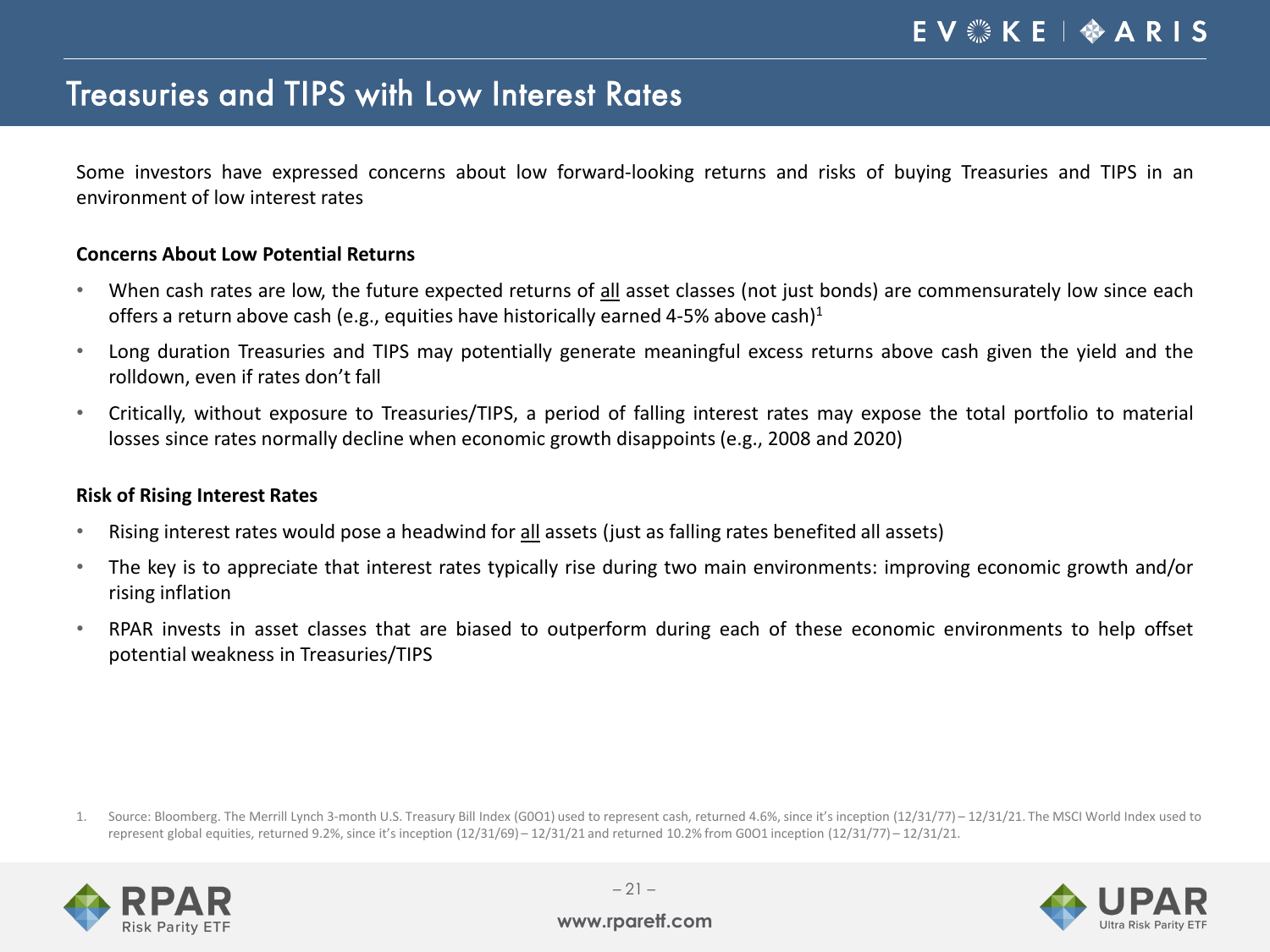# Risk Parity in Rising / Falling Rate Environments

- The 10-year Treasury fell from 1.9% to 0.5% from 12/12/19 (RPAR launch) to 3/09/20. <sup>1</sup> Rates fell because growth expectations collapsed amid the global pandemic. Inflation expectations also declined.
	- ― This environment generally favors Treasuries, TIPS and gold and is negative for equities and particularly commodities (which are a rising growth, rising inflation asset).
	- ― Treasuries and gold gained 12% and 14% respectively and TIPS rallied 16%. Meanwhile, equities fell 14% and commodities plummeted 28%. 1
- From 3/09/20 through 12/31/21, the 10-year then rose from 0.5% to 1.5% because growth expectations markedly improved due to monetary/fiscal stimulus and positive vaccine news. Inflation expectations also rose. 1
	- ― Commodities (+89%) and equities (+61%) staged a rapid recovery, and gold (+9%) and TIPS (+12%) were positive because of rising inflation pressures. Treasuries (-10%) lost money as interest rates rose.
- SUMMARY: RPAR was up 3% when rates fell over 1% and up 25% when rates rose about 1%. It performed better during rising rates than when rates fell.<sup>1</sup>

| Cumulative Performance<br>As of December 31, 2021 | <b>Falling Rate Environment</b><br>$(12/12/19 - 3/09/20)$ | <b>Rising Rate Environment</b><br>$(3/09/20 - 12/31/21)$ |
|---------------------------------------------------|-----------------------------------------------------------|----------------------------------------------------------|
| <b>RPAR Risk Parity ETF (Market Price)</b>        | $+3.20%$                                                  | $+24.57%$                                                |
| <b>Global Equities</b>                            | $-14.42%$                                                 | +61.41%                                                  |
| <b>Commodity Producers</b>                        | $-28.07%$                                                 | +89.46%                                                  |
| <b>Physical Gold</b>                              | $+13.63%$                                                 | +8.65%                                                   |
| <b>Treasuries</b>                                 | $+12.22%$                                                 | $-10.44%$                                                |
| <b>TIPS</b>                                       | $+15.80\%$                                                | $+12.21%$                                                |

1. 10-year rates as of 12/12/19 were 1.90%, as of 3/09/20 10-year rates were 0.54%, and as of 12/31/21 10-year rates were 1.52%; source: Treasury.gov. RPAR Risk Parity ETF returned 3.20% cumulative from 12/12/19 - 3/09/20 and 24.57% cumulative from 3/09/20 - 12/31/21; source: Bloomberg. RPAR ETF and underlying asset class data is as reported by US Bank and Toroso Investments, LLC as of 12/31/21. Past performance is not indicative of future results.

Please see slide 6 "RPAR ETF Performance" for standardized performance. The performance data quoted represents past performance. Past performance does not guarantee future results. The investment return and principal value of an investment will fluctuate so that an investor's shares, when sold or redeemed, may be worth more or less than their original cost and current performance may be lower or higher than the performance quoted. Performance current to the most recent month-end can be obtained by calling (833) 540-0039.



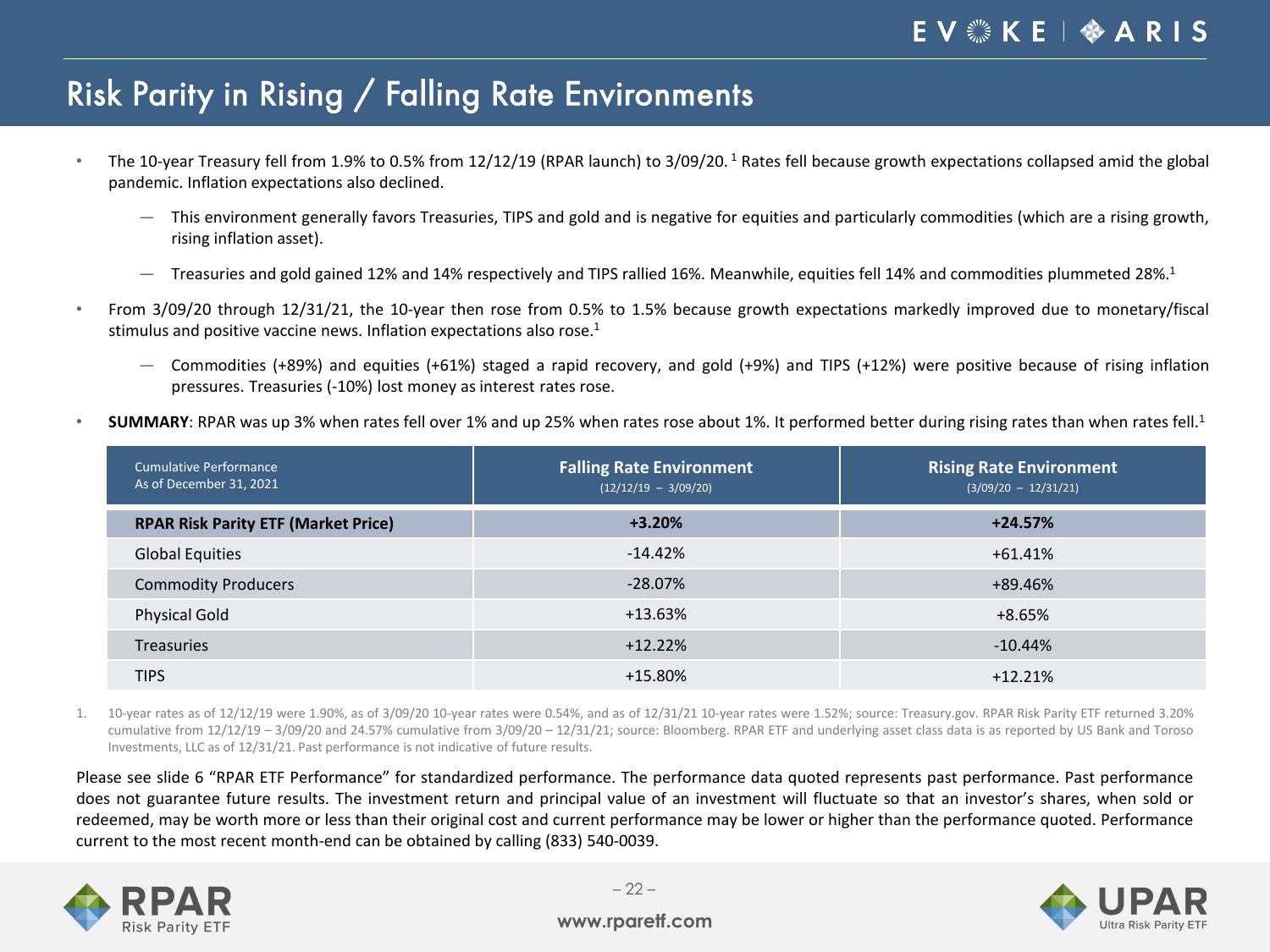# Unfavorable Environments for Risk Parity

- RPAR provides balanced exposure to a diversified mix of asset classes, each of which is expected to outperform cash over the long run
- Therefore, short periods during which cash outperforms all asset classes may be unfavorable for RPAR (as it may be for any single asset class)
- Two main types of environments have historically resulted in cash briefly outperforming risky assets:
	- ― Cash rates unexpectedly rise (e.g., 1994, 2018), making it a more attractive investment relative to risky assets
	- ― Broad appetite for risk taking falls and investors seek the safety of cash (e.g., Sept/Oct 2008, Mar 2020)
- Since risky assets should outperform cash over the long run (otherwise no one would take the risk), these types of environments have historically been rare and short-lived
- From a relative standpoint, RPAR will underperform equities when equities are the best performing asset class
- By choosing a diversified portfolio for the long term, investors are opting for a less volatile return profile, which will naturally lag the best performing asset class over shorter timeframes





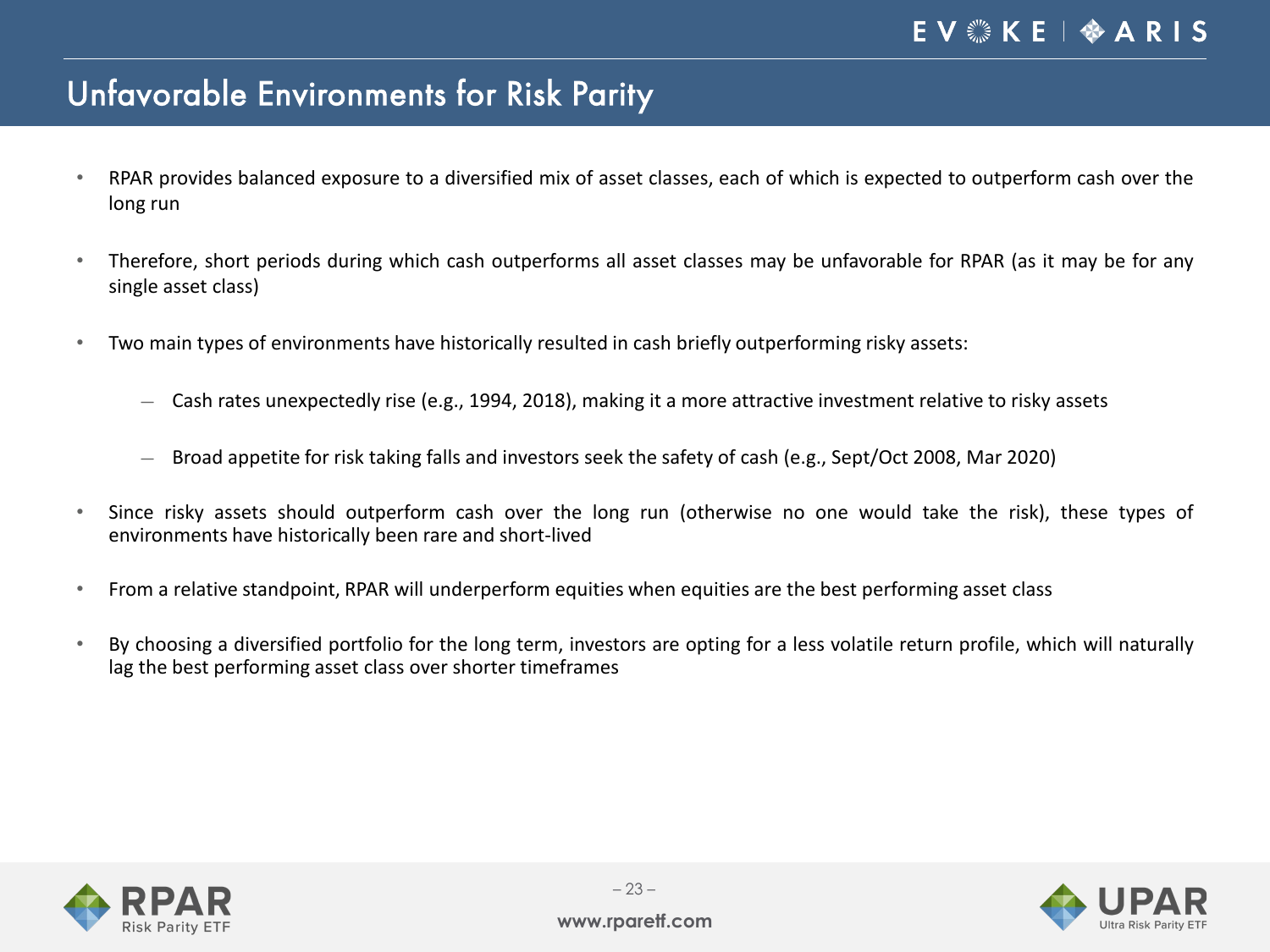### **Disclosures**

Before investing you should carefully consider the Fund's investment objectives, risks, charges and expenses. This and other information is in the prospectus and SAI. A prospectus and SAI may be obtained by visiting www.rparetf.com/rpar. Please read the prospectus and SAI **carefully before you invest.**

It is important to note that as the sponsor of RPAR, ARIS receives a portion of the fees collected, and therefore, is incentivized to market RPAR. This inherently creates a conflict of interest that you should carefully consider when deciding whether to invest in RPAR.

In the case of any investment company for which ARIS may serve as the sponsor and/or index provider while also recommending or soliciting an investment into such investment company, material information about the investment company and its strategy will be set forth in the respective Prospectus and Statement of Additional Information ("SAI") provided to clients prior to making any investments.

You can lose money on your investment in the RPAR Risk Parity ETF and the RPAR Ultra Risk Parity ETF (the "Funds"). The RPAR Ultra Risk<br>Parity ETF seeks to enhance returns through the use of leverage. Leverage is investmen Derivatives and other transactions, such as reverse repurchase agreements, that give rise to leverage may cause the Fund's performance to be more volatile than if the Fund had not been leveraged. Diversification does not ensure a profit or protect against loss. The Funds are subject to a variety of risks which are included in the section of the respective Fund's Prospectus titled "Additional Information About the Fund— Principal Investment Risks." Some or all of these risks may adversely affect the Fund's net asset value per share ("NAV"), trading price, yield, total return and/or ability to meet its objectives.

As with all ETFs, shares in the Funds may be bought and sold in the secondary market at market prices. Although it is expected that the market price of shares of the Funds will approximate the respective Funds' NAV, there may be times when the market price of the shares is more than the NAV intra-day (premium) or less than the NAV intra-day (discount) due to supply and demand of such shares or during periods of market volatility. This risk is heightened in times of market volatility, periods of steep market declines, and periods when there is limited trading activity for shares in the secondary market, in which case such premiums or discounts may be significant.

While ARIS does not manage the RPAR Risk Parity ETF, ARIS is the Fund's sponsor and also manages the Advanced Research Risk Parity Index ("RPARTR") which the Fund seek to replicate. While ARIS does not manage the RPAR Ultra Risk Parity ETF, ARIS is the Fund's sponsor and also manages the Advanced Research Ultra Risk Parity Index ("UPARTR"), a 1.4x leveraged version of RPARTR. The Advanced Research Risk Parity index seeks to track the performance of a multi-asset strategy that balances risk equivalently among four broad asset categories: Global<br>Equities (U.S., Non-U.S. Developed, and Emerging Markets), Commodities (Gold, Commodi Protected Securities (TIPS) and U.S. Treasuries (Futures and T-Bills). It is not possible to invest directly in an index.As such, ARIS is considered an affiliated index provider to the Funds. To mitigate any potential for conflicts as the Index Provider, ARIS has retained a separate, unaffiliated and independent third party, Solactive AG (the "Calculation Agent"). ARIS has no affiliation to the Funds' Calculation Agent, the Fund's adviser, the Funds' sub-adviser, the Funds' distributor, nor any of their respective affiliates. The Calculation Agent, using the applicable rules-based methodology, calculates, maintains, and disseminates RPARTR on a daily basis. ARIS monitors the results produced by the Calculation Agent to help ensure that RPARTR is being calculated in accordance with the applicable rules-based methodology. In addition, ARIS has established policies and procedures designed to prevent non-public information about pending changes to RPARTR and UPARTR from being used or dissented in an improper manner. Furthermore, ARIS has established policies and procedures designed to prevent improper use and dissemination of non-public information about the Fund's portfolio strategy.



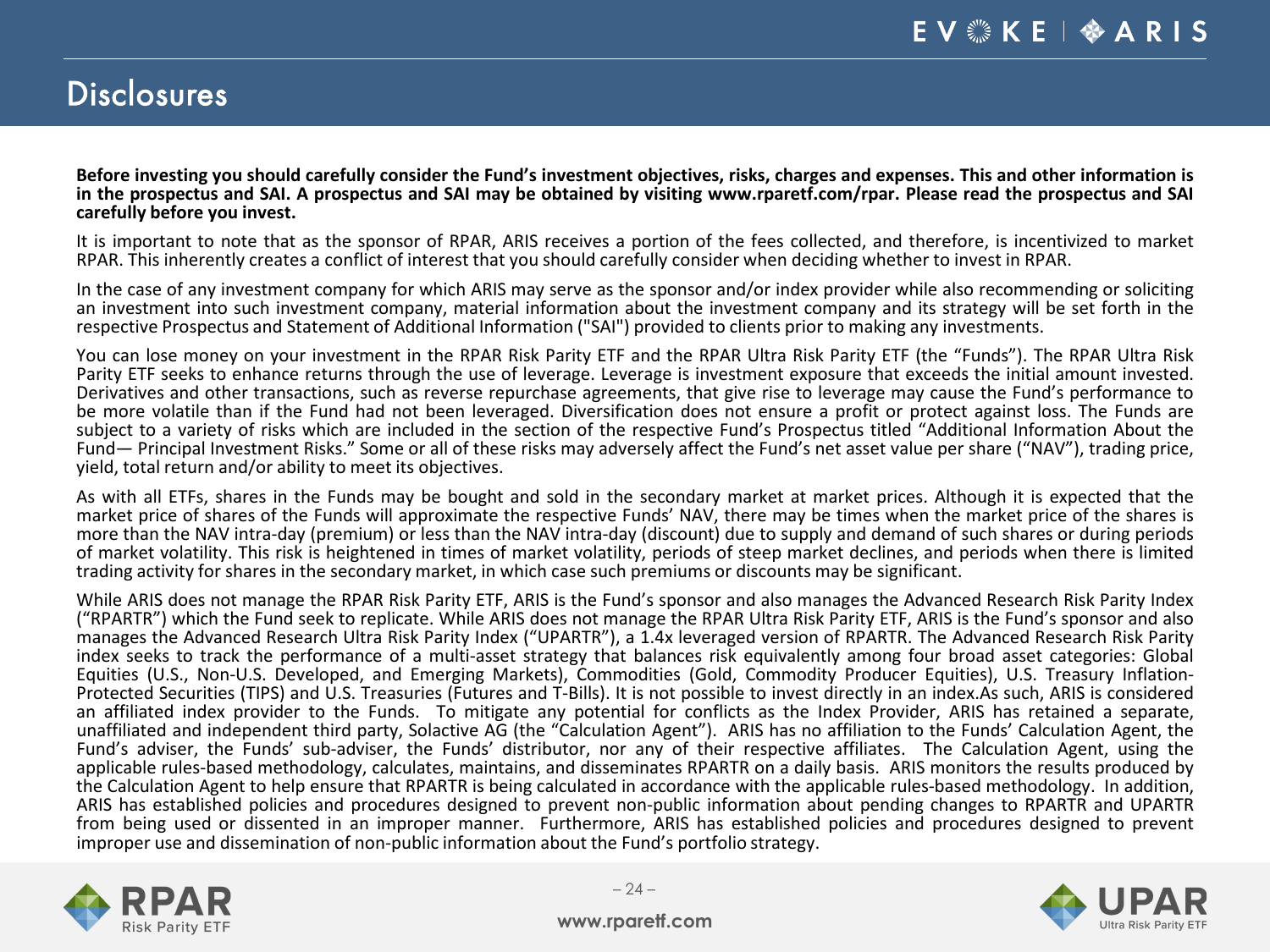### **Disclosures**

It is not possible to invest directly in an index. Exposure to an asset class represented by an index is available through investable instruments based on that index. A decision to invest in the Fund should not be made in reliance on any of the statements set forth herein or any materials included herewith. Prospective investors are advised to make an investment in the Fund only after carefully considering the risks associated with investing in such Fund, as detailed in the Prospectus and SAI.

Risk parity is a portfolio allocation strategy using risk to determine allocations across various components of an investment portfolio. The Fund's exposure to investments in physical commodities may fluctuate rapidly and subjects the Fund to greater volatility than investments in traditional securities, such as stocks and bonds. Interest payments on TIPS are unpredictable and will fluctuate as the principal and corresponding interest payments are adjusted for inflation. Equity securities, such as common stocks, are subject to market, economic and business risks that may cause their prices to fluctuate. The Fund invests in foreign and emerging market securities which involves certain risks bushed in securities which involves certain risks such as currency volatility government or its agencies or instrumentalities. There can be no guarantee that the United States will be able to meet its payment obligations with respect to such securities.

Shares of the Fund are distributed by Foreside Fund Services, LLC.

The information contained herein is preliminary, is merely a summary, and is subject to change without notice. All of the information contained herein is qualified and will be superseded in its entirety with respect to the Fund by the terms and information expressed in the Fund's prospectus, SAI and other relevant governing documents. Any decision to invest in the Fund should be made only after carefully reviewing the relevant governing documents, conducting such inquiries and investigations as you deem necessary, and consulting with your own legal, accounting and tax advisors in order to make an independent determination of the suitability, risk and merits of investing in the Fund.

This information is only as current as of the date indicated, and may be superseded by subsequent market events or for other reasons.<br>Nothing contained herein constitutes investment, legal, tax or other advice nor is it to adopt any investment strategy.

The information in this review may contain projections or other forward-looking statements regarding future events, targets or expectations regarding the Fund or the strategies described herein, and is only current as of the date indicated. There is no assurance that such events or targets will be achieved, and may be significantly different from that shown here. Forward-looking information in these materials is subject to inherent limitations. Certain information contained herein constitutes "forward-looking information", which can be identified by the use of forward-looking terminology such as "may", "will", "seek", "expect", "anticipate", "project", "estimate", "intend", "continue", or "believe" or the negatives thereof or other variations thereon or comparable terminology.



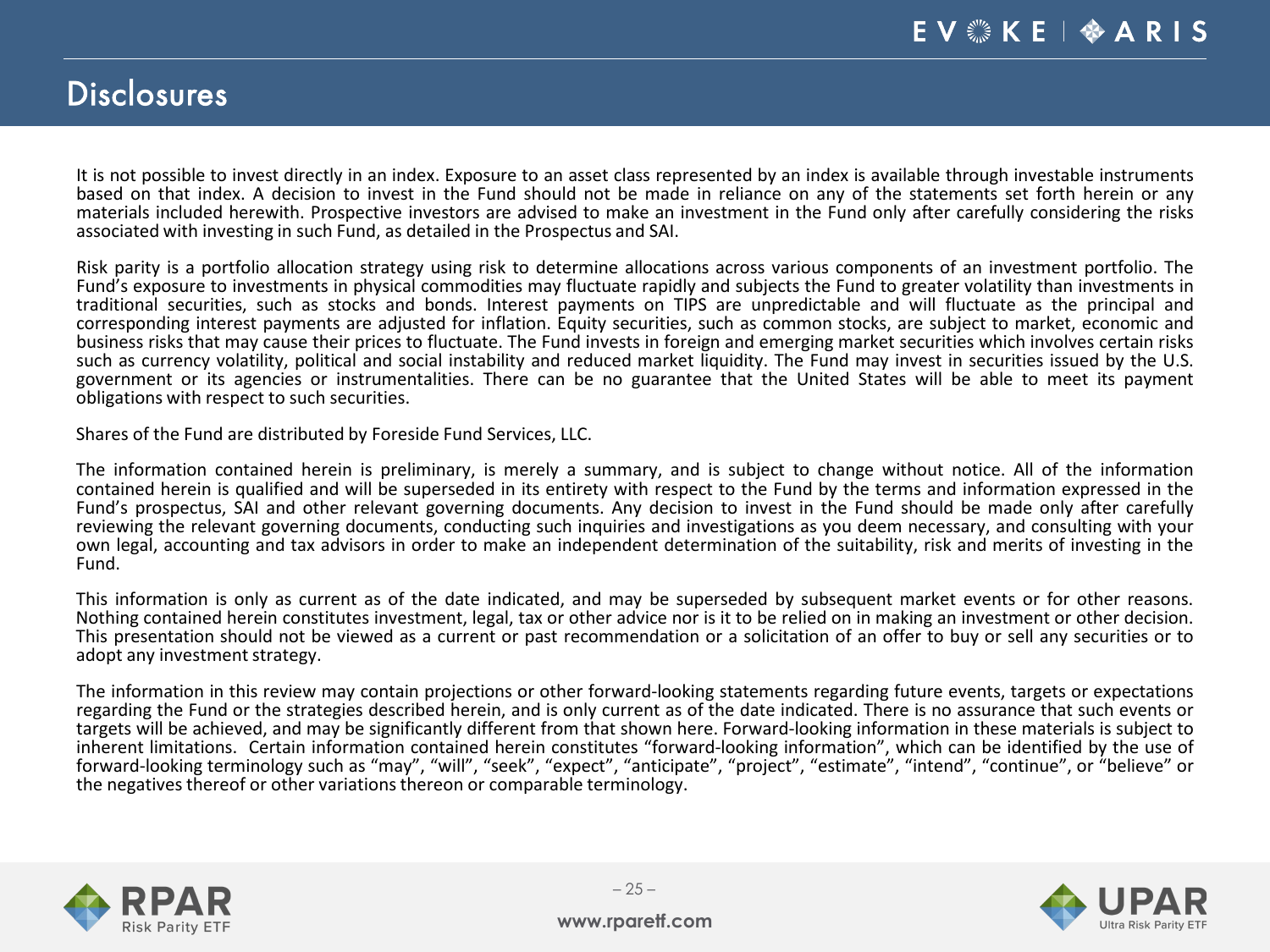### Disclosures (continued)

Forward-looking information is information that is not purely historical and includes, among other things, expected structural features, anticipated ratings, proposed diversification, specific investment strategies, and forecasts of future economic conditions. The forward-looking information in these materials is based on certain assumptions (whether or not stated herein), which may not be consistent with, and may differ materially from, actual events and conditions. In addition, not all relevant events or conditions may have been considered in developing such assumptions. Actual results will vary and the variations may be materials. You should understand such assumptions and evaluate whether they are appropriate for their purposes.

General discussions contained within this presentation regarding the market or market conditions represent the view of either the source cited or ARIS. Nothing contained herein is intended to predict the performance of any investment. There can be no assurance that actual outcomes will match the assumptions or that actual returns will match any expected returns. The information contained herein is as of most recent quarter-end, unless otherwise indicated, is subject to change, and ARIS assumes no obligation to update the information herein.

Certain information contained herein has been obtained or derived from unaffiliated third-party sources believed by ARIS to be reliable.<br>Neither ARIS nor any of its affiliates or representatives makes any representation or completeness of the information contained herein and nothing contained herein may be relied upon as an indicator or representation as to prior or future performance. There can be no assurance that any estimated returns or projections included herein can be realized, that forward-looking statements will materialize or that actual returns and results will not be materially lower than those presented. Any prior investment results or returns are presented for illustrative purposes only and are not indicative of the future returns of the issuers of the securities described herein. An investment in the Funds involves a high degree of risk and could result in the loss of your entire investment.<br>Past performance is not a guarantee of future results.